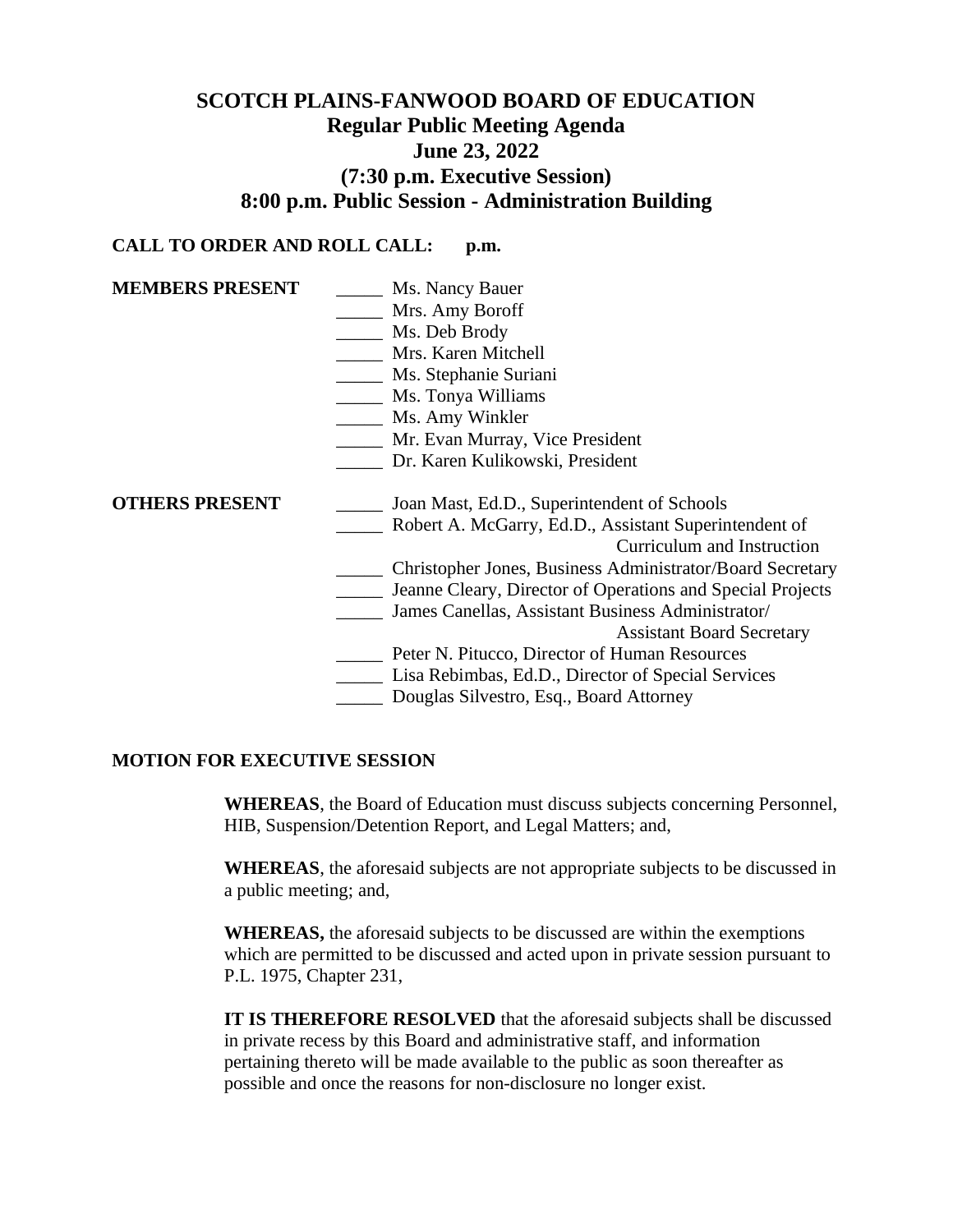# **MEMBERS PRESENT** \_\_\_\_\_\_ Ms. Nancy Bauer

- \_\_\_\_\_ Mrs. Amy Boroff
- \_\_\_\_\_ Ms. Deb Brody
- \_\_\_\_\_ Mrs. Karen Mitchell
- \_\_\_\_\_ Ms. Stephanie Suriani
- \_\_\_\_\_ Ms. Tonya Williams
- \_\_\_\_\_\_ Ms. Amy Winkler
- \_\_\_\_\_ Mr. Evan Murray, Vice President
- \_\_\_\_\_ Dr. Karen Kulikowski, President

## **PLEDGE OF ALLEGIANCE**

## **EXECUTIVE SESSION REPORT**

## **SUPERINTENDENT'S REPORT**

## **BUSINESS ADMINISTRATOR'S REPORT**

## **BOARD PRESIDENT'S ANNOUNCEMENT**

The New Jersey Open Public Meeting Law was enacted to insure the right of the public to have advance notice of and to attend the meetings of public bodies at which any business affecting their interests is discussed or acted upon. In accordance with the provisions of this Act, the Scotch Plains-Fanwood Board of Education has caused notice of this meeting to be published by having the date, time and place thereof posted at the Board of Education offices located at 512 Cedar Street, Scotch Plains, New Jersey. Such notice was also provided in written notice forwarded to the *Times*, now known as the *Union County Hawk*, the *Star Ledger*, the Township Clerk of Scotch Plains and the Borough Clerk of Fanwood in the revised Annual Notice of Regularly Scheduled Meetings as adopted September 1, 2021.

## **INSTRUCTIONAL UPDATE**

• Creature Comforts Pet Therapy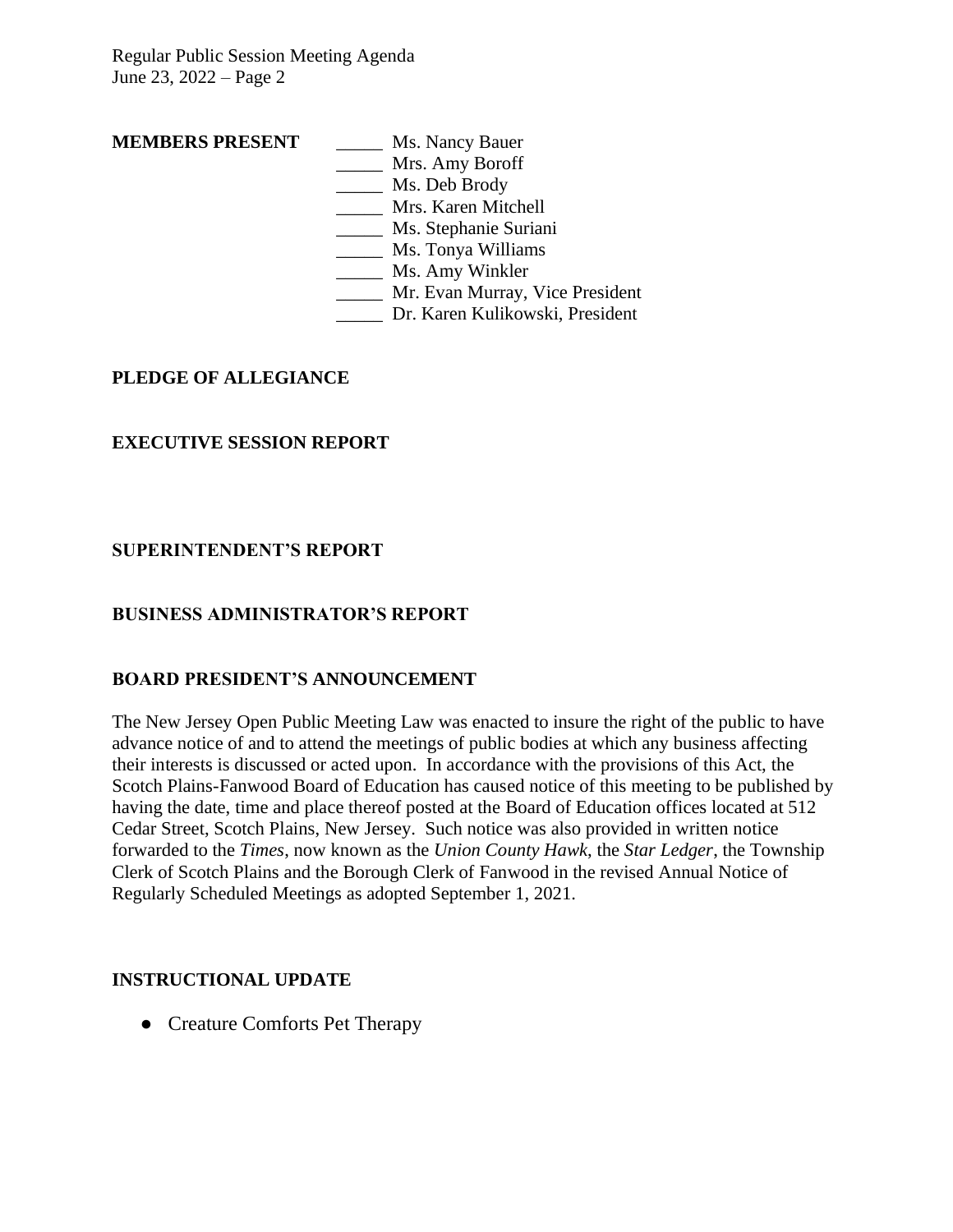IN ACCORDANCE WITH SCOTCH PLAINS-FANWOOD PUBLIC SCHOOLS BYLAWS #0164 and 0165, THE MEETING WILL BE OPENED FOR 15 MINUTES FOR PUBLIC COMMENTS. (MAXIMUM 3 MINUTES PER SPEAKER.) SPEAKERS ADDRESSING SUPERINTENDENT ITEMS, BUSINESS FUNCTIONS, AND OTHER BOARD BUSINESS WILL BE HEARD FIRST. IF TIME REMAINS, SPEAKERS MAY ADDRESS OTHER MATTERS.

### **Speakers: Please slowly and clearly state your full name and the town in which you reside.**

**PLEASE NOTE: Board Members cannot respond regarding concerns with individual students or staff members. Such matters should be addressed with the Superintendent's office.**

## **COMMITTEE REPORTS**

- Community Relations
- Curriculum
- Facilities
- Finance
- High School Field Lights
- Negotiations Update
- Personnel
- Policy
- Strategic Planning
- Student Activities and Athletic
- Wellness and Equity

## **LETTERS TO THE BOARD**

## **BOARD MOTIONS**

## **SUPERINTENDENT'S REPORT**

\*1-S Move that the Board of Education approves the following SY 2021-2022 change in Out of District placement:

|           | Case Classification | <b>Placement</b>              | <b>Prorated Cost</b> |
|-----------|---------------------|-------------------------------|----------------------|
| $21 - 15$ | -SLD-               | <b>Shepard Preparatory HS</b> | \$3,403.07           |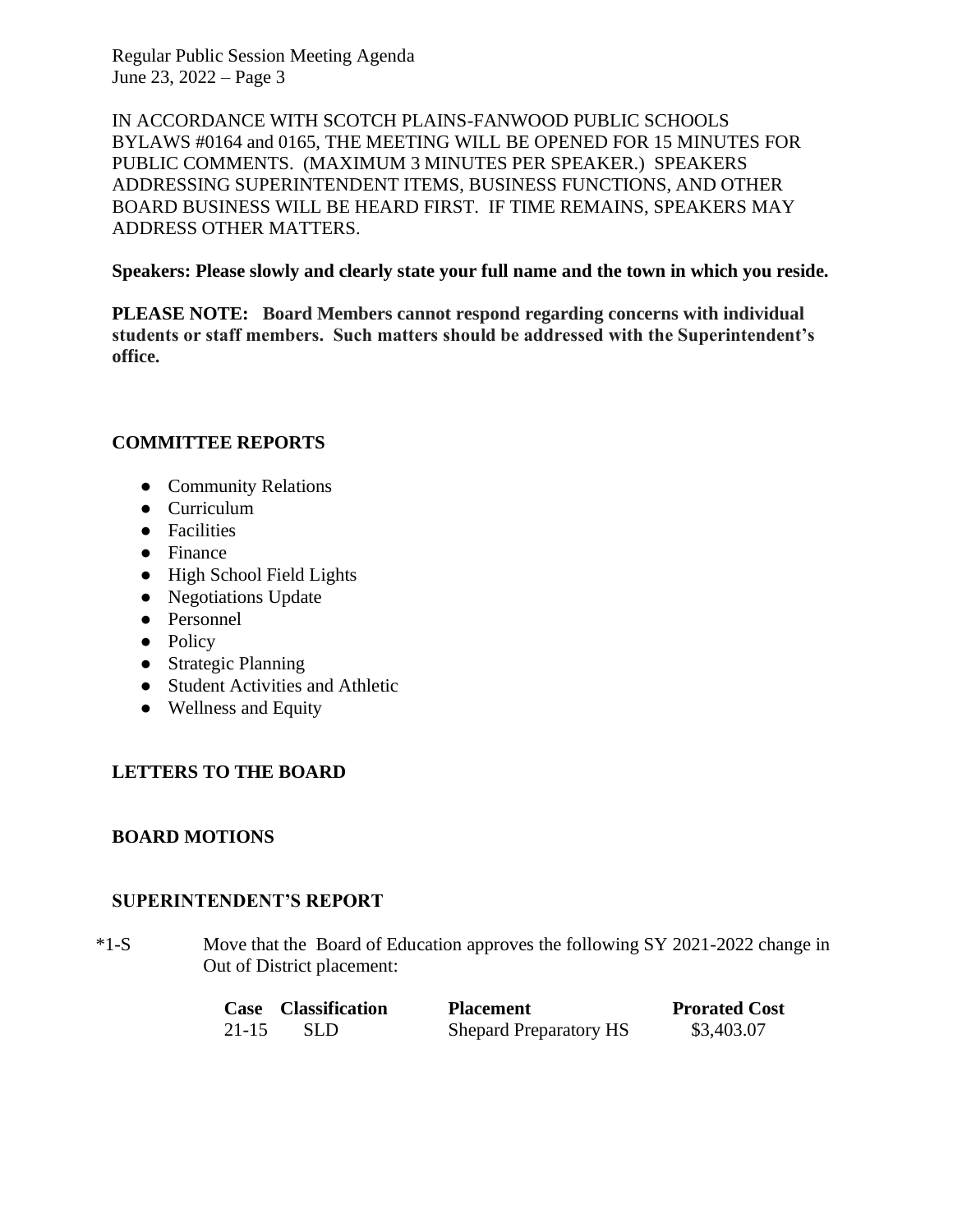\*2-S Move that the Board of Education approves the superintendent's decision in the following HIB cases discussed in Executive Session on June 2, 2022. One case was determined to be HIB.

> Case# 065-2122-18 Case # 065-2122-21

\*3-S Move that the Board of Education approves the submission of HIB and SSDS for the time period of September 2021 to December 2021 to the NJDOE

\*4-S Move that the Board of Education approves the Annual Code of Conduct as reviewed by the Administrative Team for the 2022-2023 school year.

\*5-S Move that the Board of Education approves the Danielson Rubric for Teacher Evaluation and the Marshall Rubric for Administrator Supervisor Evaluation for 2022-2023 school year.

\*6-S Move that the Board of Education approves the Student 2022 Summer Assignments.

\*7-S Move that the Board of Education acknowledges receipt of FY 2022 biannual gifts for SPFHS, Terrill, Evergreen, McGinn, and School One.

\*8-S Move that the Board, in cases where action must be taken within the school system including the hiring of personnel while the board is in recess, The Superintendent is authorized and shall be expected to act. The Superintendent's decisions shall be subject to review and approval, when appropriate, by the Board, and it is the Superintendent's duty to inform the Board promptly of such action.

- 9-S Approved June 2
- \*10-S Move that the Board of Education approves Wayne Mallette, Supervisor of Fine Arts, to serve as the administrator for the 2022 Creative Summer Workshops.
- \*11-S Move that the Board of Education the additional following ESY22 Placements and 2022-2023 School Year Placements:

| <b>Private ESY</b> |  |
|--------------------|--|
|--------------------|--|

| $\frac{\text{Case } \#}{\text{Case } \#}$ | <b>Classified</b> | <b>Placement</b>                       | <b>ESY Cost</b> | <b>ESY Cost</b> Note                |
|-------------------------------------------|-------------------|----------------------------------------|-----------------|-------------------------------------|
| $22-03$                                   | <b>AUT</b>        | <b>Newmark</b>                         | \$6,247.62      | \$6,247.62                          |
| $22 - 06$                                 | <b>OHI</b>        | Newmark                                | \$6,247.62      | \$6,247.62                          |
| $20-16$                                   | <b>OHI</b>        | <b>Shepard Preparatory High School</b> | \$9,538.00      | \$9,538.00                          |
| $21-15$                                   | <b>SLD</b>        | <b>Shepard Preparatory High School</b> | \$9,538.20      | \$9,538.20                          |
|                                           |                   |                                        |                 | Previously approved -               |
| $13 - 11$                                 | ERI               | Windsor School                         | \$12,900.00     | \$12,900.00 Revised to Correct Name |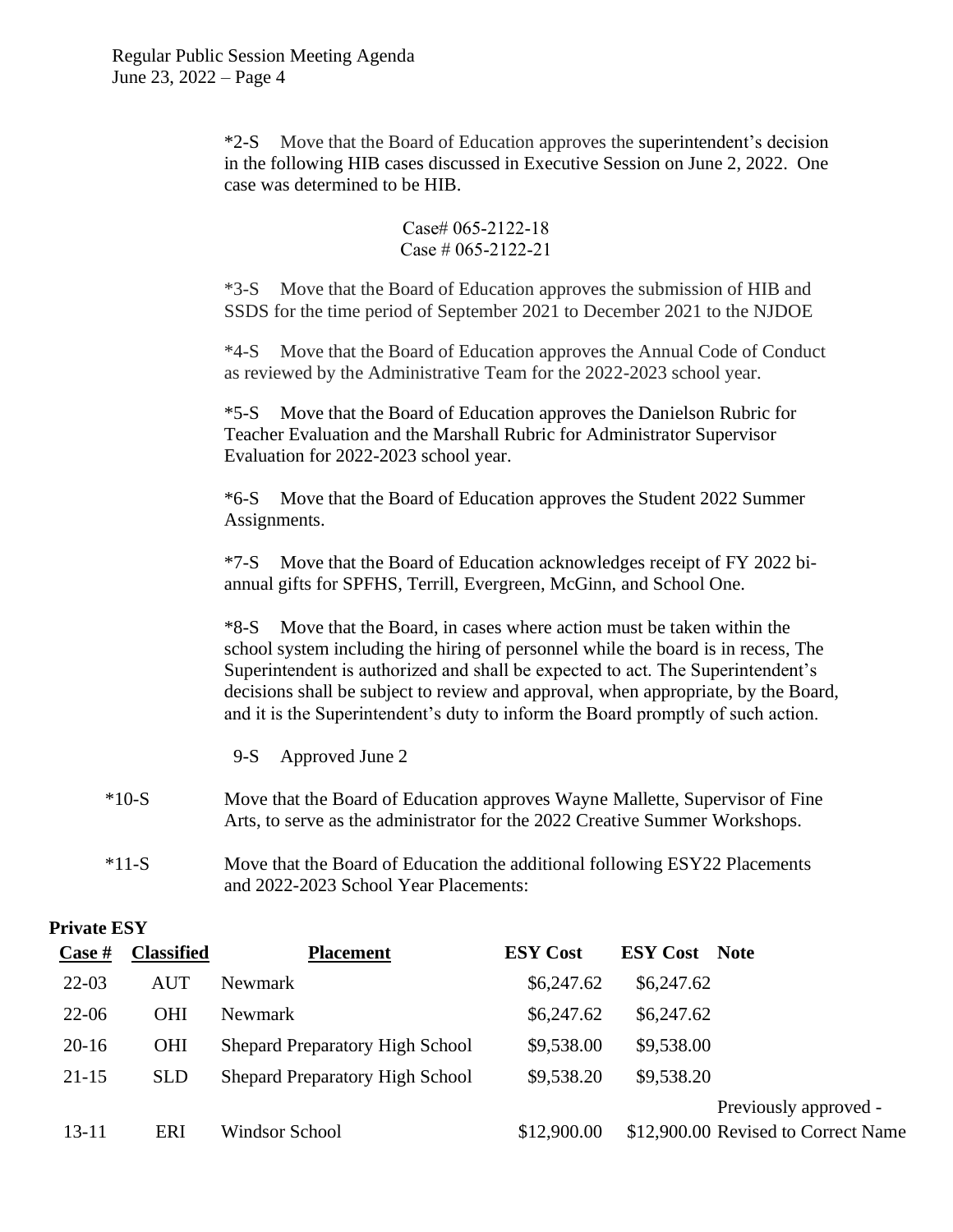## **Private - 22-23 SY**

| $\csc \#$ | <b>Classified</b>        | <b>Placement</b>                          | <b>SY Cost</b> |
|-----------|--------------------------|-------------------------------------------|----------------|
| $22 - 05$ | ERI                      | <b>Cranford Achievement</b>               | \$62,540.00    |
| $21 - 15$ | <b>SLD</b>               | <b>Shepard Preparatory High School</b>    | \$58,183.02    |
| $22 - 06$ | <b>OHI</b>               | <b>Newmark</b>                            | \$62,476.20    |
|           | <b>Public - 22-23 SY</b> |                                           |                |
| 20-24     | ERI                      | <b>Somerset County Education Services</b> | \$71,845.00    |

### **PERSONNEL AGENDA**

\*1-PERS Move that the Board of Education approve the Superintendent's recommendations for personnel on the Personnel Report dated June 23, 2022 in the areas noted below: (Roll Call Vote)

- 1. Retirements
- 2. Resignations/Terminations
- 3. Appointments
- 4. Reappointment
- 5. Change of Status
- 6. Leaves of Absence
- 7. Longevity
- 8. Coaching Appointments
- 9. Administrative Leave
- 10. Auxiliary Employment
- 11. Substitute Staff
- 12. Home Instructors
- 13. Volunteers

\*2-PERS Move that the Board Education approves the following Board Officials appointed/reappointed for the 2022-2023 school year noted below:

| <b>Board Secretary</b>                                     | <b>Christopher Jones</b> |
|------------------------------------------------------------|--------------------------|
| <b>Affirmative Action Officer for Employment Practices</b> | Peter Pitucco            |
| <b>Affirmative Action Officer for Educational Programs</b> | Dr. Robert McGarry       |
| AHERA & Asbestos Management Compliance Officer             | Nicholas Crupi           |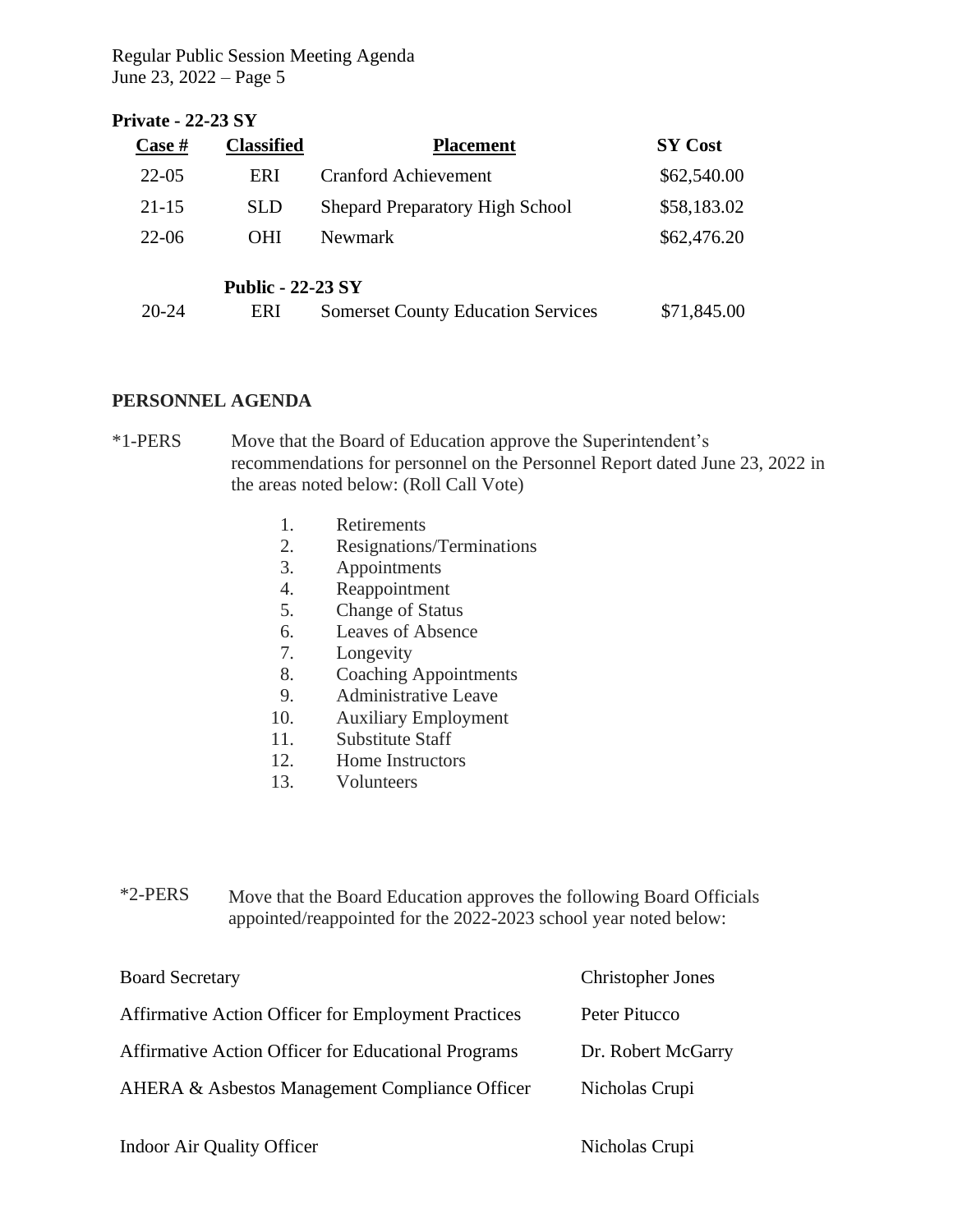| Integrated Pest Management (IPM) Coordinator | Nicholas Crupi                                                                            |                                     |  |
|----------------------------------------------|-------------------------------------------------------------------------------------------|-------------------------------------|--|
| <b>Right to Know Contact Person</b>          | Nicholas Crupi                                                                            |                                     |  |
| ADA/504 Officer                              | Dr. Lisa Rebimbas                                                                         |                                     |  |
| <b>Public Agency Compliance Officer</b>      | <b>Christopher Jones</b>                                                                  |                                     |  |
| <b>Custodian of Public Records</b>           | <b>Christopher Jones</b>                                                                  |                                     |  |
| <b>School Safety Specialist</b>              | Jeanne Cleary                                                                             |                                     |  |
| Health and Safety Officer                    | Dr. Lisa Rebimbas & Nicholas Crupi                                                        |                                     |  |
| Title IX Compliance Officer                  | <b>Ryan Miller</b>                                                                        |                                     |  |
| School Physician                             | Dr. Susan Kaye, Atlantic Health System<br>(AHS) Hospital Corp./Overlook Medical<br>Center |                                     |  |
| Football Physician                           | Saint Barnabas Medical Center - "Morahan<br>Center"                                       |                                     |  |
| <b>Anti-Bullying Specialists</b>             | <b>April Chestang</b>                                                                     | Kristina Krasovsky                  |  |
|                                              | <b>Jason Cross</b>                                                                        | Lori Lidofsky                       |  |
|                                              | Cailin Frantz                                                                             | Lauren Markovitz                    |  |
|                                              |                                                                                           | Amanda Giangeruso Lakendra McFadden |  |
|                                              | <b>Jessica Ness</b>                                                                       | Amanda Wolf                         |  |

## **BUSINESS REPORT 2021-2022**

| $*1-BUS$ | Move that the Board of Education approves the staff training report dated June 2,<br>2022. |
|----------|--------------------------------------------------------------------------------------------|
| $2-BUS$  | Approved June 2                                                                            |
| $3-BUS$  | Approved June 2                                                                            |
| 4-BUS    | Approved June 2                                                                            |
|          |                                                                                            |

\*5-BUS Move that the Board of Educations approves the following additional SY 21-22 and ESY 22 Related Service Vendors: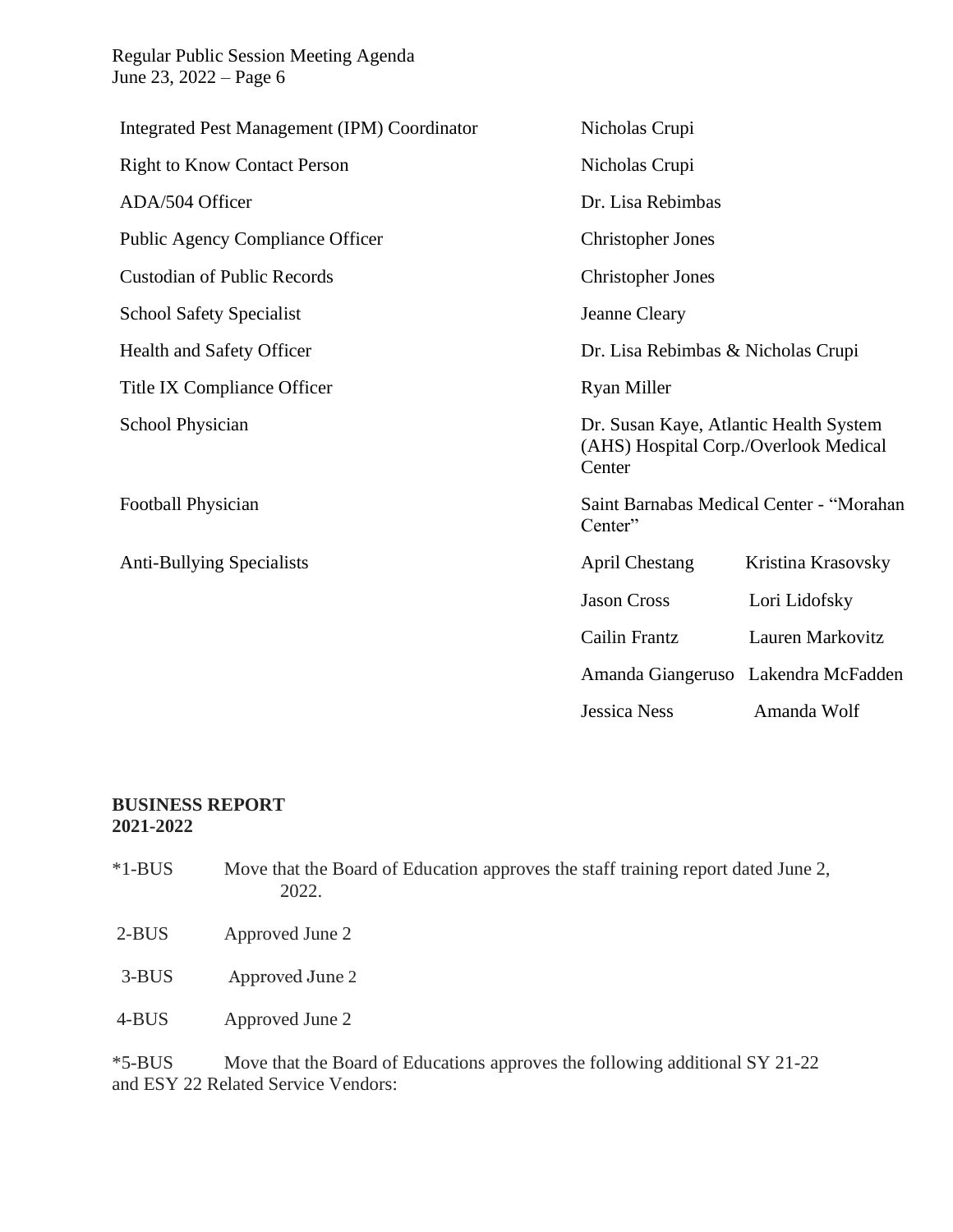#### **SY 21-22**

| <b>Agency</b>                                                               | <b>Type of Service</b>                                           |                            |          |                             |        | <b>Hourly Rate Total Amount</b> |
|-----------------------------------------------------------------------------|------------------------------------------------------------------|----------------------------|----------|-----------------------------|--------|---------------------------------|
| Newgrange School of<br>Princeton (Previously<br>approved Ann Robinowitz)    | Reading Comprehension - Various Students                         |                            |          | \$125.00                    |        | \$2,250                         |
| <b>Sensory Smart</b>                                                        | Occupational Therapy - Various Students                          |                            |          | \$82.00                     |        | \$10,000                        |
| <b>Creative Speech Solutions</b>                                            | Speech Therapy - Various Students                                |                            |          | \$93.00/\$350<br>Evaluation |        | \$30,000                        |
| <b>ESY 22</b>                                                               |                                                                  |                            |          |                             |        |                                 |
| <b>Agency</b>                                                               | <b>Type of Service</b>                                           | <b>Hourly Rate</b>         |          | <b>Total Amount Note</b>    |        |                                 |
| Ropa                                                                        | Physical Therapy<br>Services - Various<br><b>Students</b>        | \$93.00                    | \$10,000 |                             | Amount | <b>Revised Total</b>            |
| Lindamood Bell                                                              | Learning Processes -<br><b>Various Students</b>                  | \$155.00/session           | \$5,580  |                             |        |                                 |
| Erin Mori                                                                   | Psychological<br><b>Evaluations - Various</b><br><b>Students</b> | \$300.00/Per<br>Evaluation | \$3,000  |                             |        |                                 |
| A& J                                                                        | Physical Therapy<br>Services - Various<br><b>Students</b>        | \$93.00                    | \$2,000  |                             | Amount | <b>Revised Total</b>            |
| Mid Jersey Spectrum<br>Services                                             | Social Skills - Various<br><b>Students</b>                       | \$85group/\$200<br>Consult | \$880    |                             |        |                                 |
| Newgrange School of<br>Princeton - Previously<br>approved Ann<br>Robinowitz | Reading Comprehension<br>- Various Students                      | \$125.00                   | \$5,000  |                             |        |                                 |

\*6-BUS Move that the Board of Education adopts the following Transfer of Current Year Surplus to Reserve resolution:

> **WHEREAS**, N.J.S.A. 18A:21-2, NJSA 18A:7G-31, and N.J.S.A. 18A:7F-41 permit a Board of Education to establish and/or deposit into certain reserve accounts at year end, and

**WHEREAS**, the aforementioned statutes authorize procedures, under the authority of the Commissioner of Education, which permit a board of education to transfer unanticipated excess current revenue or unexpended appropriations into reserve accounts during the month of June by board resolution, and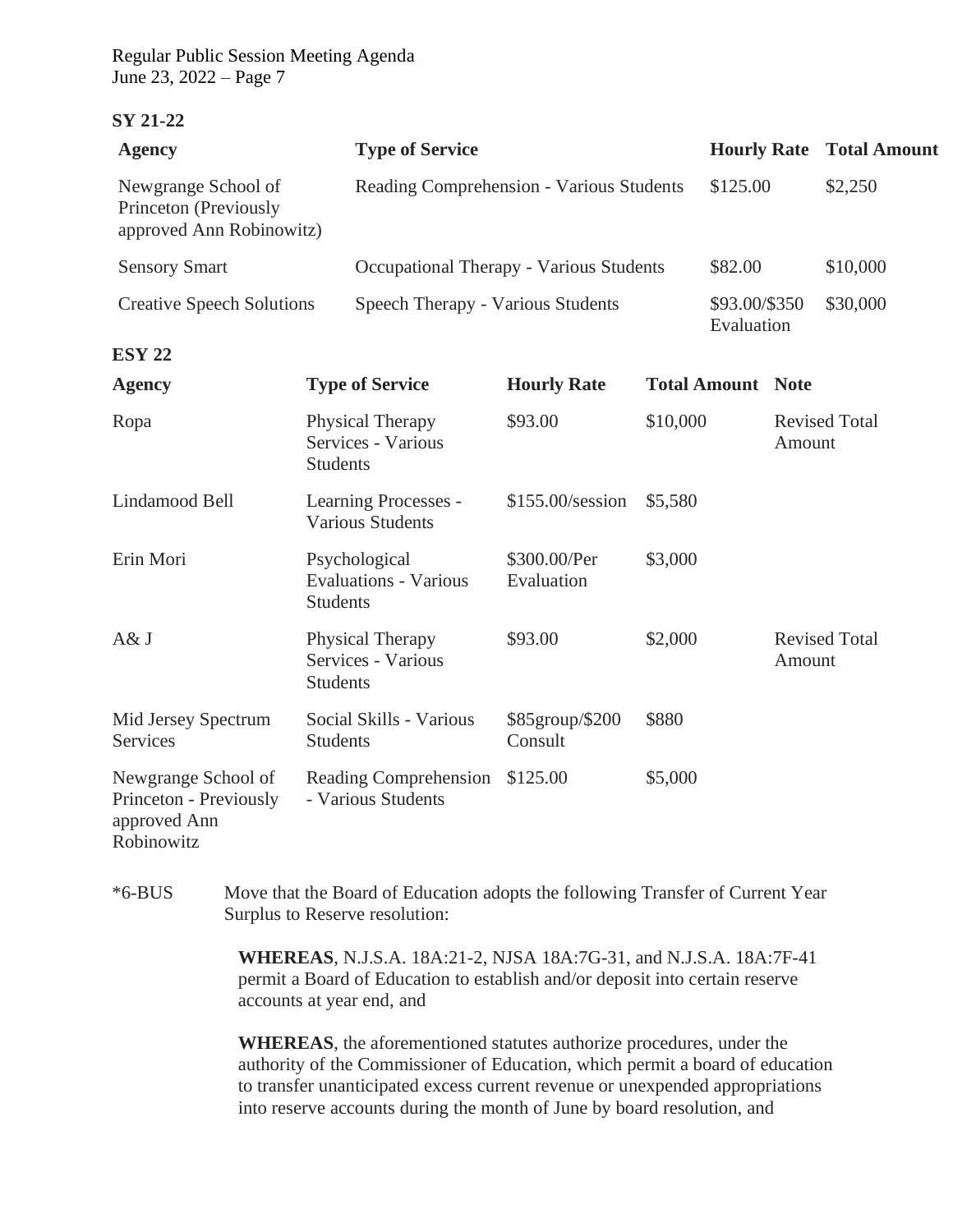**WHEREAS**, the Scotch Plains-Fanwood Board of Education wishes to transfer unanticipated excess current year revenue or unexpended appropriations from the general fund into a Capital Reserve account in the amount of \$3,000,000 or to the maximum extent possible at year end, and

**WHEREAS**, the Scotch Plains-Fanwood Board of Education wishes to transfer unanticipated excess current year revenue or unexpended appropriations from the general fund into a Maintenance Reserve account in the amount of \$1,000,000 or to the maximum extent possible at year end, and

**WHEREAS**, the Scotch Plains-Fanwood Board of Education has determined that (an amount not to exceed) \$3,000,000 is available for such purpose of transfer;

**NOW THEREFORE BE IT RESOLVED** by the Scotch Plains-Fanwood Board of Education that it hereby authorizes the district's School Business Administrator to make this transfer consistent with all applicable laws and regulations.

- \*7-BUS Move that the Board of Education acknowledges the receipt of the Fire and Security Drills for the month of May 2022.
- \*8-BUS Move that the Board of Education acknowledges the receipt of the Bus Evacuation Drills for Spring 2022. Drills.
- \*9-BUS Move that the Board of Education acknowledges receipt of Board Secretary's Reports, Treasurer of School Fund Reports, and Budget Adjustments:

Pursuant to N.J.A.C. 6A:23A-16.10(c), the Board Secretary certifies that as of April 30, 2022 and May 31, 2022, no line item account has encumbrances and expenditures which in total exceed the line item appropriation in violation of N.J.A.C. 6A:23A-16.10(a); and that pursuant to N.J.A.C. 6A:23A-16.10(c), the Scotch Plains-Fanwood Board of Education, after review of the Board Secretary's and Treasurer's monthly financial reports, certifies that no major account or fund has been over expended in violation of N.J.A.C. 6A:23A- $16.10(b)$ . Therefore, Be It Resolved that the Board of Education approves receipt of

Budget Adjustments, the Board Secretary's Report and the Treasurer of School Monies Report for the period ending April 30, 2022 and May 31, 2022.

\*10-BUS Move that the Board of Education acknowledge receipt of the following disbursement listings for the months of April 2022 and May 2022: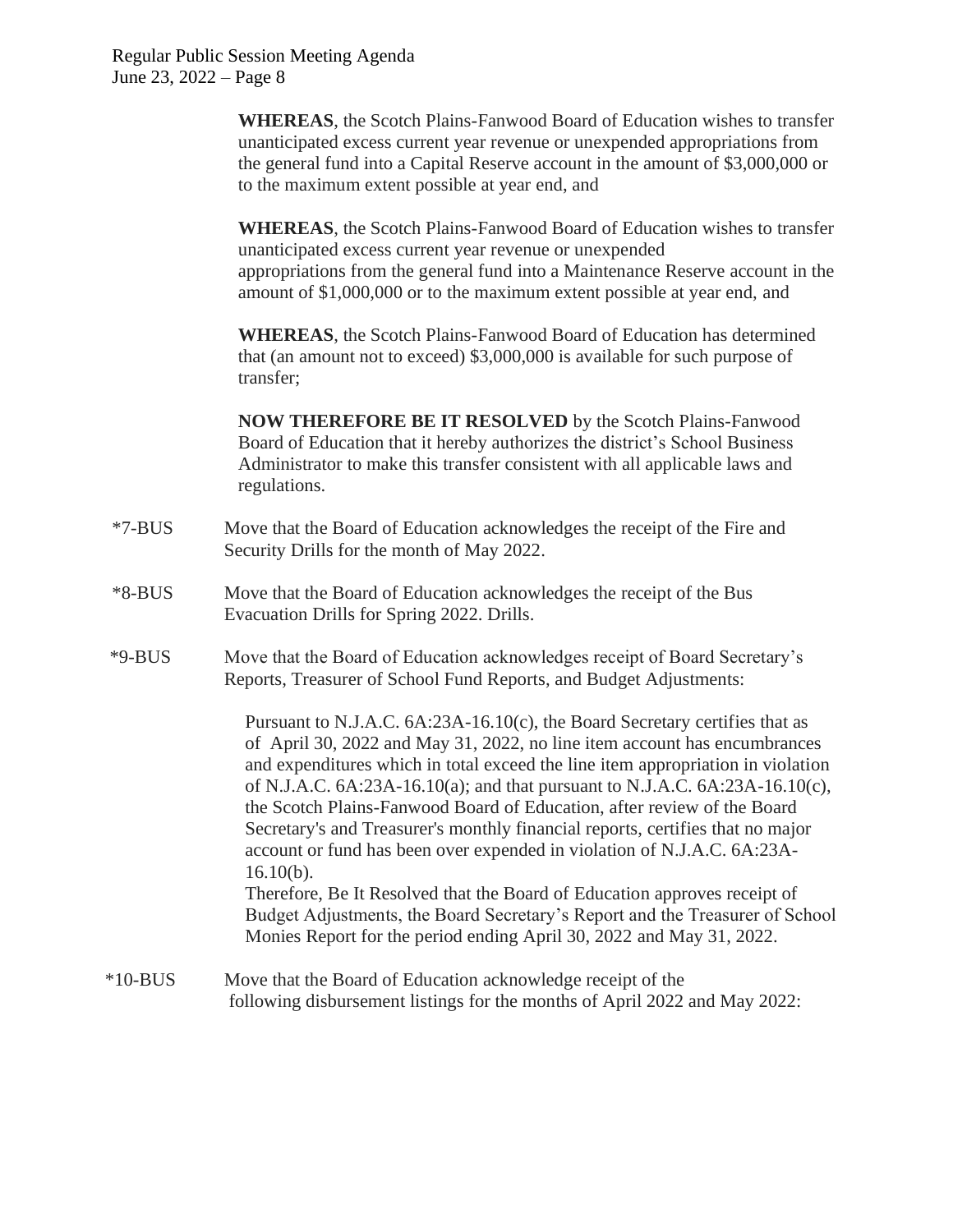- Creative Summer Workshop
- Cafeteria
- Payroll Agency Account
- Petty Cash
- Music Account
- Athletic Account
- Elementary Student Activity
- Nettingham and Terrill Middle School Student Activity
- High School Student Activity

\*11-BUS Move that the Board of Education approves bills for the period of May 17, 2022 through June 17, 2022 in the amount of \$

- 12-BUS Approved June 2
- 13-BUS Approved June 2

\*14-BUS Move that the Board of Education approves the disposal the following books and cafeteria equipment:

- 34 library books that are damaged, obsolete, and not checked out for more than five years from the Nettingham Media Center
- 148 books about 10 years old with minimal circulation from the high school media center
- 300 *World Geography* books that are 15 years old and will be replaced by a new *World Geography* book for grade 6 next year.
- seven old cash registers, only three with asset tags 3360, 6557, and 4252
	- none with historical value and are outdated without current value

### **2022-2023**

\*1-BUS Move that the Board of Education approves the following related service vendors for SY 22-23:

| <b>Agency</b>               | <b>Type of Service</b>                                        | <b>Hourly Rate</b>                | <b>Total Amount</b> |
|-----------------------------|---------------------------------------------------------------|-----------------------------------|---------------------|
| A & J Pediatric (Jen Skara) | <b>Physical Therapy Services -</b><br><b>Various Students</b> | \$93.00                           | \$40,000            |
| Adam Krass                  | <b>Assistive Technology</b>                                   | \$2800 Evaluation                 | \$10,000            |
| Andrea Footerman            | Social Skills - Various Students                              | \$85 group/\$200<br>consult/prog. | \$10,000            |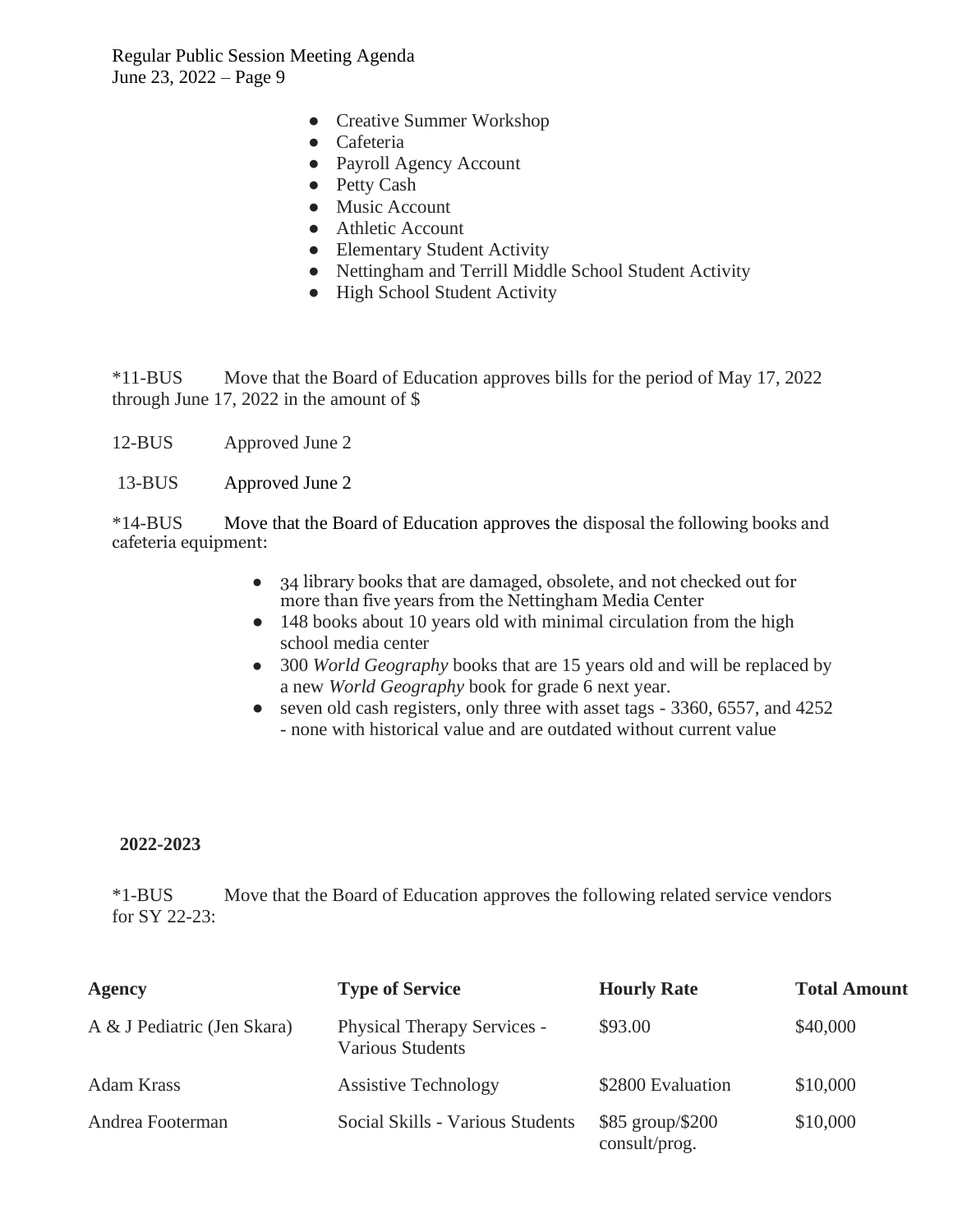| Ann Robinowitz                              | Reading<br>Comprehension/Writing Various<br><b>Students</b> | \$125.00                          | \$15,000  |
|---------------------------------------------|-------------------------------------------------------------|-----------------------------------|-----------|
| <b>Assistive Tek - Brian</b><br>Friedlander | <b>Assistive Technology</b>                                 | \$225 Hour / \$1500<br>Evaluation | \$10,000  |
| <b>Brett DiNovi</b>                         | Behavior Consultant / RBT -<br><b>Various Students</b>      | \$135.00/\$60.00                  | \$85,000  |
| Cambridge School                            | Related Services OT Speech -<br><b>Varous Students</b>      | \$150.00/session                  | \$30,000  |
| Cambridge School                            | Related Services Counceling -<br><b>Varous Students</b>     | \$140.00/session                  | \$30,000  |
| Claude Lundgren                             | Occupational Therapy - Various<br><b>Students</b>           | \$83.00                           | \$50,000  |
| <b>Commission For The Blind</b>             | Services for Blind/Visualluy<br>Impaired                    | <b>Based on Student Need</b>      | \$30,000  |
| <b>Creative Speech</b>                      | Speech/OT - Various Students                                | \$93.00                           | \$500,000 |
| Erin Mori                                   | Psychological Evaluations -<br><b>Various Students</b>      | \$300.00                          | \$12,500  |
| <b>First Children Services</b>              | <b>ABA/BCBA</b>                                             | \$105.00/\$51.00                  | \$750,000 |
| Silvergate Prep                             | Home Instruction                                            | \$50.00                           | \$10,000  |
| EI US, Learnwell                            | Home Instruction                                            | $$58.50 - $60.00$                 | \$40,000  |
| <b>ESCNJ</b>                                | Home Instruction                                            | \$69.00                           | \$10,000  |
| Educere                                     | Home Instruction                                            | <b>Based on Course</b>            | \$5,000   |
| <b>UCESC</b>                                | Home Instruction                                            | \$71.00                           | \$5,000   |
| <b>Stepping Forward</b>                     | Home Instruction                                            | \$75.00                           | \$10,000  |
| St. Clare's Hospital                        | Home Instruction                                            | \$55.00                           | \$2,500   |
| Janice Bryke                                | Social Skills - Various Students                            | \$90.00                           | \$4,000   |
| <b>JFK Rehabilitation</b>                   | Speech/Social Skills/PT -<br><b>Various Students</b>        | Based on type of<br>service       | \$15,000  |
| Kathleen Graziano                           | Occupational Therapy - Various<br><b>Students</b>           | \$83.00                           | \$83,500  |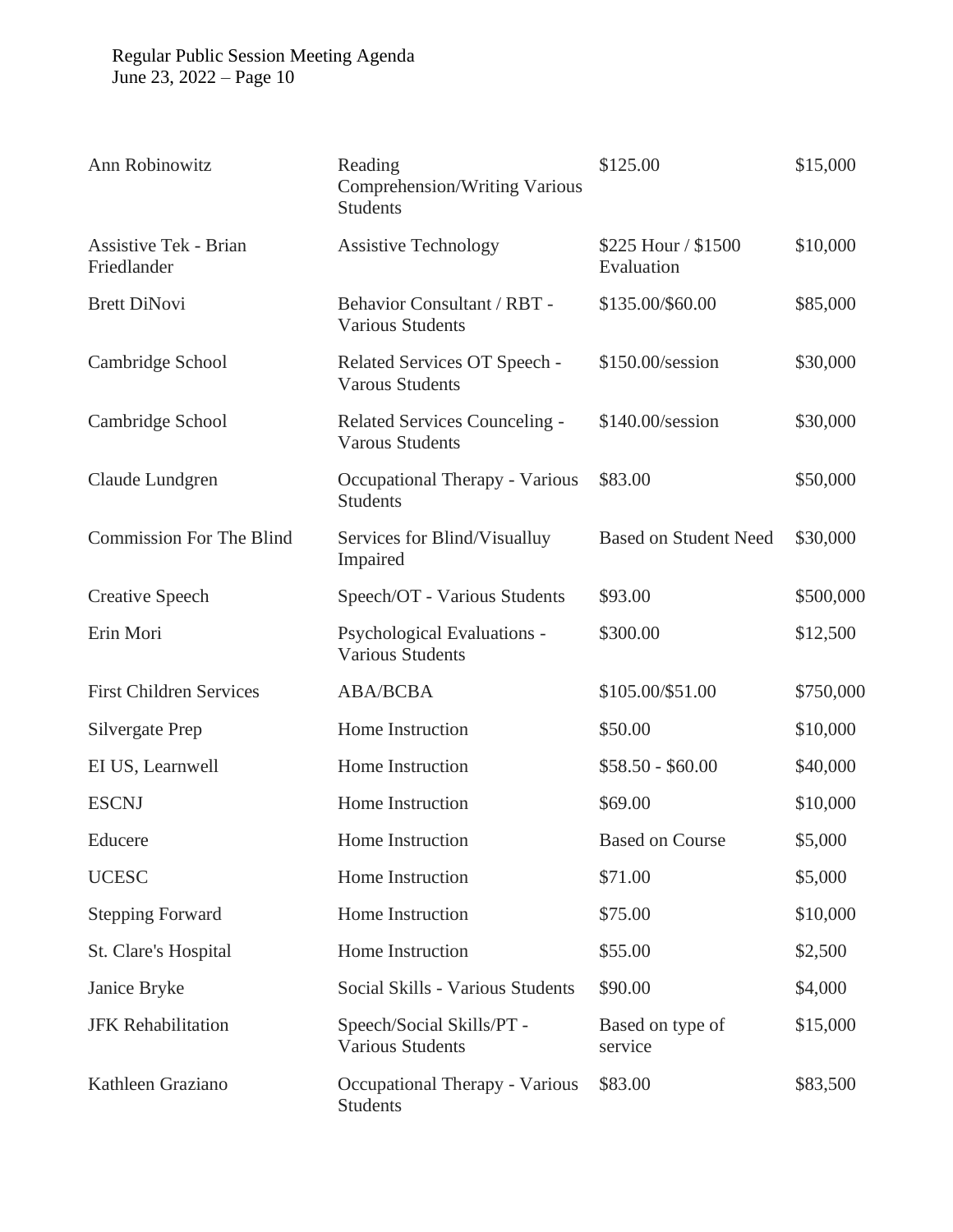| <b>Laurel School</b>                                                      | Speech Therapy - Various<br><b>Students</b>               | $$100.00$ per session                   | \$8,000   |
|---------------------------------------------------------------------------|-----------------------------------------------------------|-----------------------------------------|-----------|
| Learning Tree                                                             | <b>Bilingual Evaluations - Various</b><br><b>Students</b> | \$800.00                                | \$8,000   |
| Lindamood Bell                                                            | Learning Processes - Various<br><b>Students</b>           | \$152.00                                | \$15,000  |
| Maria Hart                                                                | <b>Instruction - Various Students</b>                     | \$90.00                                 | \$5,000   |
| <b>MUJC</b>                                                               | OT, PT, Speech - Various<br><b>Students</b>               | Per Previously<br><b>Approved Rates</b> | \$130,000 |
| Aveena                                                                    | <b>Nursing Services</b>                                   | \$50 LPN/\$60 RN                        | \$20,000  |
| A Caring Connection                                                       | <b>Nursing Services</b>                                   | \$50 LPN/\$60 RN                        | \$20,000  |
| Bayada                                                                    | <b>Nursing Services</b>                                   | \$58-65 LPN/\$58-65<br><b>RN</b>        | \$130,000 |
| <b>Preferred Health</b>                                                   | <b>Nursing Services</b>                                   | \$54 LPN/\$59 RN                        | \$170,000 |
| Tru Care Nursing                                                          | <b>Nursing Services</b>                                   | \$65 LPN                                | \$20,000  |
| Our House                                                                 | Job Coaching/Development -<br><b>Various Students</b>     | \$58.00                                 | \$21,000  |
| Princeton Speech & Language                                               | <b>Speech Services</b>                                    | \$200 Individual/\$118<br>Group         | \$12,000  |
| Rodriguez-Nativo LLC                                                      | <b>Interpreter Various Students</b>                       | \$150.00                                | \$500     |
| Ropa - RosaAnna Passucci                                                  | Physical Therapy Services -<br><b>Various Students</b>    | \$93.00                                 | \$100,000 |
| Rosa DeJesus                                                              | Occupational Therapy - Various<br><b>Students</b>         | \$83.00                                 | \$80,000  |
| Sensory Smart - Jill Pallotto                                             | Occupational Therapy - Various<br><b>Students</b>         | \$84.00                                 | \$50,000  |
| Lindamood Bell                                                            | Learning Processes - Various<br><b>Students</b>           | \$155.00/session                        | \$31,620  |
| Mid Jersey Spectrum Services<br>(Previously approved Andrea<br>Footerman) | Social Skills - Various Students                          | \$85group/\$200 Consult                 | \$10,000  |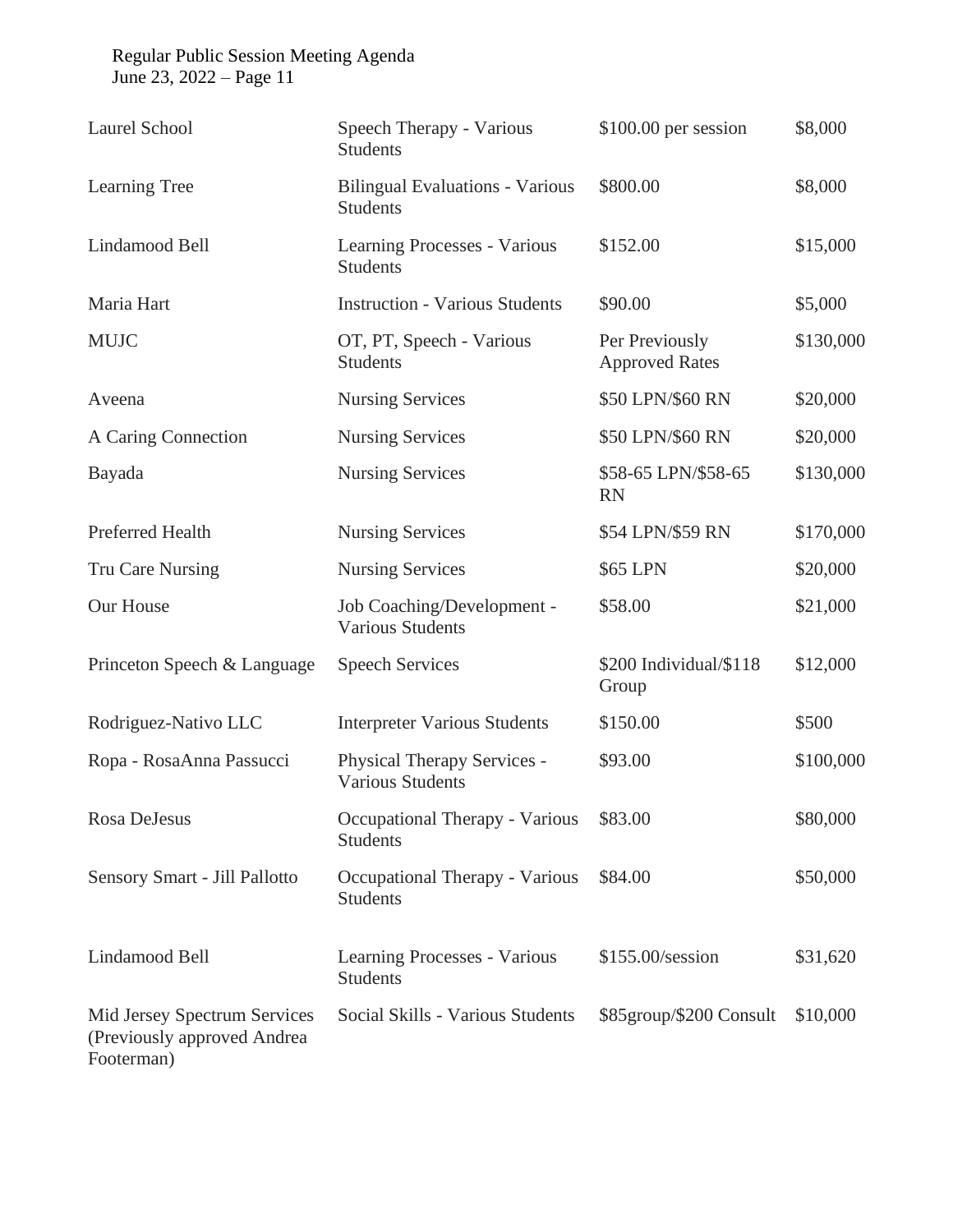| Newgrange School of<br>Princeton (Previously<br>approved Ann Robinowitz) | Reading Comprehension -<br>Various Students   | \$125.00 | \$15,000 |
|--------------------------------------------------------------------------|-----------------------------------------------|----------|----------|
| <b>Rutgers University Behavioral</b><br>Health                           | Home Instruction - Various<br><b>Students</b> | \$70.00  | \$1,000  |

- \*2-BUS Move that the Board of Education approves EnviroVision Consultants to advise on the Right To Know Proposal for Hazardous Chemical Audit and Survey for a the 2022-2023 School Year for the eight schools and maintenance garage in the amount of \$9,000, In addition, for a separate fee, EnviroVision would also perform Semi-annuals and periodic Asbestos Inspections per fee schedule not to exceed \$10,000.
- \*3-BUS Move that the Board of Education approves the following resolution regarding the Lease Purchase Bid through Phoenix Advisors:

**WHEREAS,** The Board of Education of the Scotch Plains-Fanwood Regional School District in the County of Union, New Jersey (the "Board") seeks to acquire and to install, as necessary, various technology equipment and any related ancillary equipment (collectively, the "Equipment"); and

**WHEREAS,** the Board intends to finance the Equipment through a tax-exempt lease purchase financing in an amount not to exceed \$700,000 (the "Lease Purchase Financing"); and

**WHEREAS,** the Board wishes to solicit bids (hereinafter "Bids"), for such Lease Purchase Financing, to delegate the award of such Bid to the Business Administrator/Board Secretary and to authorize the entering into such Lease Purchase Financing.

## **NOW, THEREFORE, BE IT RESOLVED BY THE BOARD OF EDUCATION OF THE SCOTCH PLAINS-FANWOOD REGIONAL SCHOOL DISTRICT IN THE COUNTY OF UNION, NEW JERSEY,** as follows:

**SECTION 1.** The Board hereby approves and directs Phoenix Advisors, LLC (the "Municipal Advisor") and Wilentz, Goldman & Spitzer ("Bond Counsel") to solicit Bids, on behalf of the Board in order to finance the Equipment through a tax-exempt Lease Purchase in an amount not to exceed \$700,000.

**SECTION 2.** The Board reasonably expects to reimburse itself from the proceeds of the Lease Purchase Financing for certain costs of the Equipment paid prior to the execution and delivery of the Lease Purchase Financing from sources other than the Lease Purchase Financing which have been or are reasonably expected to be reserved, allocated on a longterm basis or have otherwise been set aside by the Board, pursuant to its budget or financial policies with respect to any expenditures to be reimbursed. This Section 2 is intended to be and hereby is a declaration of the Board's official intent to reimburse any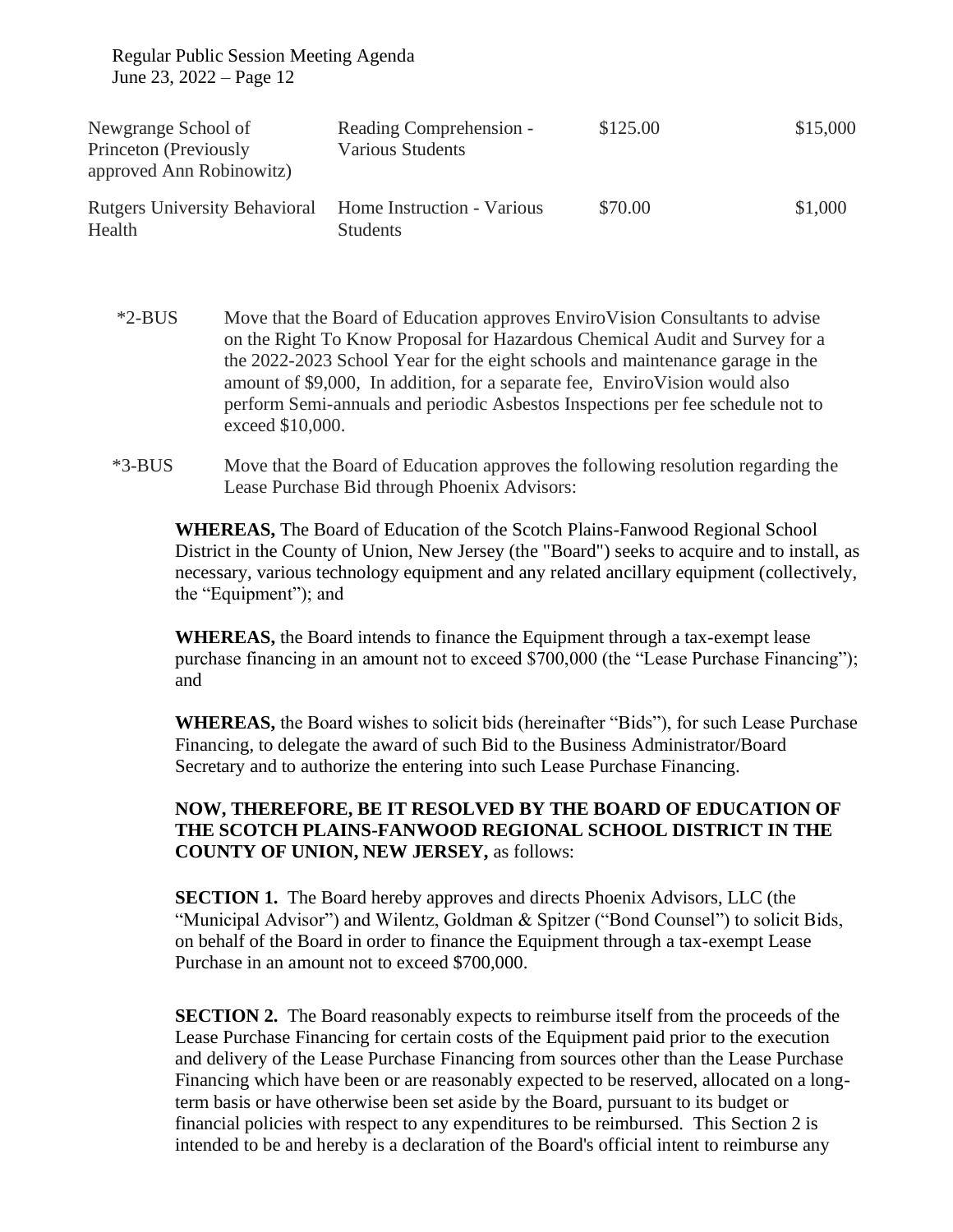> expenditures toward certain costs of the Equipment to be incurred and paid prior to the execution and delivery of the Lease Purchase Financing in accordance with Treasury Regulation Section 1.150-2, and no further action (or inaction) will be an abusive arbitrage device in accordance with Treasury Regulation Section 1.148-10 to avoid, in whole or in part, arbitrage yield restrictions or arbitrage rebate requirements under section 148 of the Code. The proceeds of the Lease Purchase Financing used to reimburse the Board for any expenditures toward certain costs of the Equipment will not be used directly or indirectly (i) to "refund" an issue of governmental obligations within the meaning of Treasury Regulation Section 1.150-1(d), (ii) to create or increase the balance in "replacement proceeds", within the meaning of Treasury Regulation Section 1.148-1 of the Lease Purchase Financing, or any other agreement, with respect to any obligation of the Board or to replace funds, or (iii) to reimburse the Board for any expenditure or payment that was originally paid with the proceeds of any obligation of the Board. The Lease Purchase Financing used to reimburse the Board for any expenditure toward certain costs of the Equipment, as described above, will be issued in an amount not to exceed \$700,000. The costs to be reimbursed with the proceeds of the Lease Purchase Financing will be "capital expenditures" in accordance with the meaning of section 150 of the Code and Treasury Regulation Section 1.150-1. This Section 2 shall take effect immediately, but will be of no effect with regard to expenditures for costs paid outside the permitted reimbursement period set forth in Treasury Regulation Section 1.150-2(d)(2).

> **SECTION 3.** Upon receipt of the Bids and the analysis thereof, the Business Administrator/Board Secretary, is authorized to award the Lease Purchase Financing to the lessor that bid the most economically advantageous proposal to the Board based upon the advice and recommendation of the Municipal Advisor. The term of the Lease shall not exceed five (5) years. In consultation with Bond Counsel and the Municipal Advisor, the Board President, the Board Vice President, the Superintendent and/or the Business Administrator/Board Secretary are each hereby authorized and directed to execute all documents including, but not limited to, a lease purchase agreement, an escrow agreement, as applicable, and all closing documents in connection with the Lease Purchase and are hereby authorized to take any other action necessary therefor or incidental thereto.

> **SECTION 4.** The Board hereby covenants that it will comply with any conditions subsequently imposed by the Internal Revenue Code of 1986, as amended (the "Code"), in order to preserve the exemption from taxation of interest on the Lease Purchase Financing, including, if necessary, the requirement to rebate all net investment earnings on the gross proceeds above the yield on the Lease Purchase Financing. The Board delegates to the Business Administrator/Board Secretary the authority to determine whether the Lease Purchase Financing will be designated as "qualified tax-exempt obligations" for purposes of section  $265(b)(3)(B)(ii)$  of the Code.

**SECTION 5.** This resolution shall take effect immediately upon its adoption.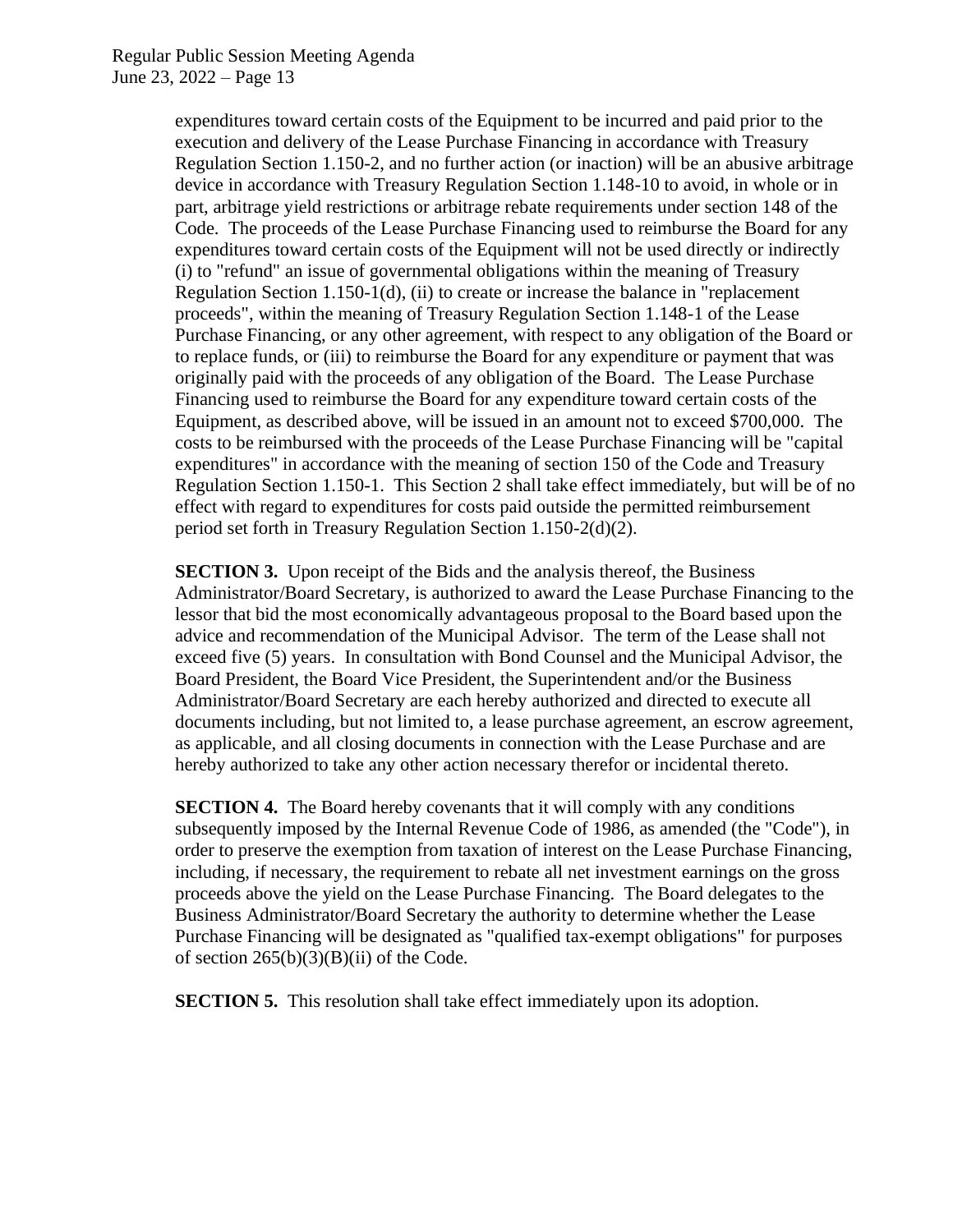\*4-BUS Move that the Board of Education authorizes the Business Administrator to purchase the following insurance for the District for 2022-2023 at an annual cost of \$.

#### **Arthur J. Gallagher**

Cost % Increase

Multi-Peril Package Insurance (Utica) Student Accident Insurance (Bollinger) Bonds (Selective) Auto (Utica) Excess Umbrella (Utica) Flood Coverage (Selective) Environmental Liability (Beazley) CAP Supplements Liability (Fireman's Fund) Cyber Liability (Cowbell) Workers' Compensation Coverage - (NJSIG)

Total

\*5-BUS Move that the Board of Education approves submission to the county office for approval of the following Facilities Applications for renewal in 2022-2023

- a) Renewal Application for Temporary Instructional Space (Park MS Modulars)
- b) Renewal Application for Temporary Instructional Space (Terrill MS Modulars)
- c) Renewal Application for Temporary Instructional Space (Brunner Elementary)
- d) Toilet Room Facilities for Early Intervention, Pre-K and Kindergarten Classrooms (Brunner, Coles, McGinn, and School One (Elementary Schools)

\*6-BUS Move that the Board of Education approves QSP system used in the district's school cafeterias

\*7-BUS Move that the Board of Education approves Frontline Renewals at a cost of \$81,483 for the 2022-2023 school year, with a 3% increase for the next three years, in the following areas:

\* 8-BUS Move that the Board of Education approves the renewal of the Systems 3000 Financial, Payroll and Human Resources information system at a total cost of \$49,279 for the 2022-2023 school year.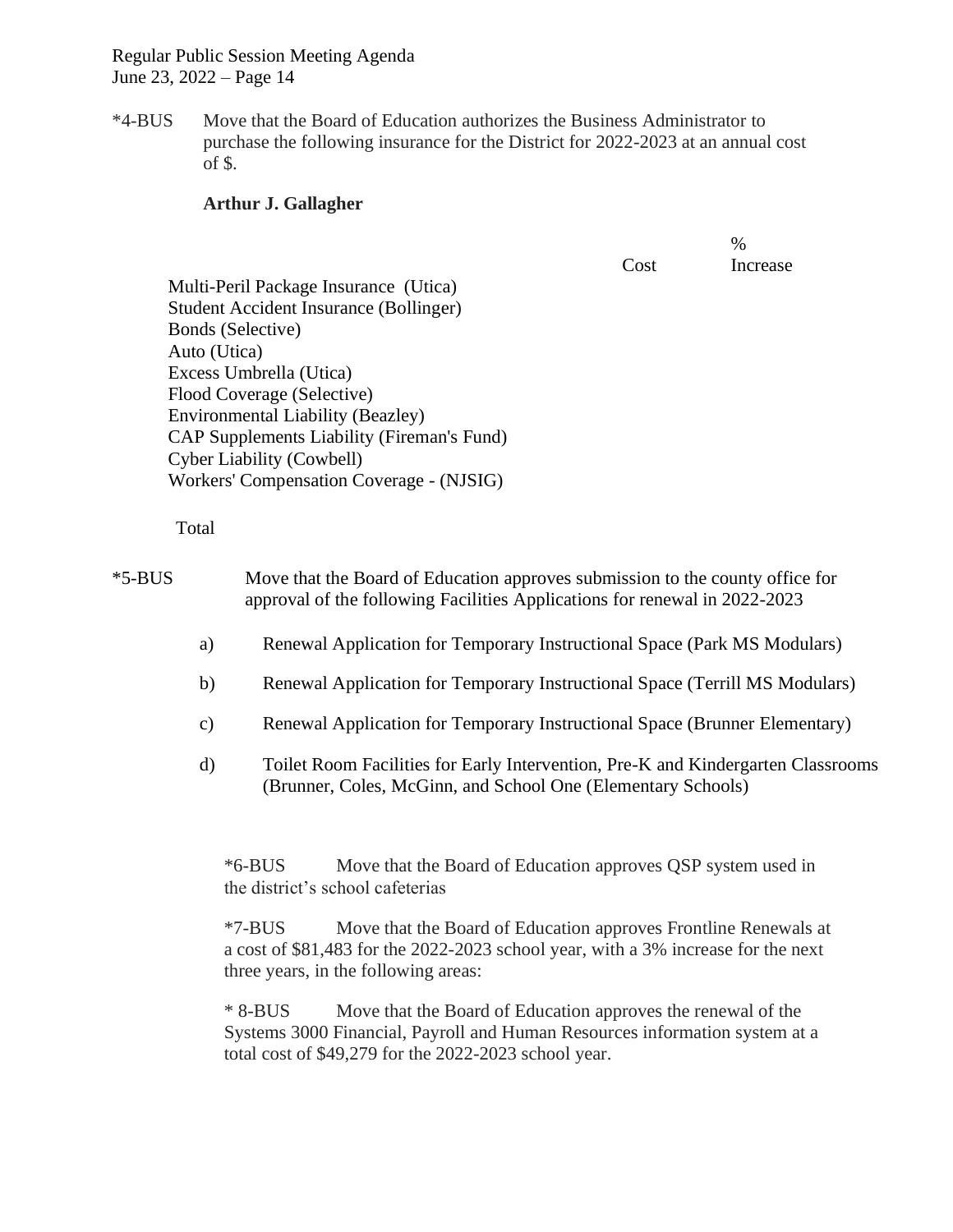- \*9-BUS Move that the Board of Education accepts the proposal for renewal of contract with Energy for America (EFA), Inc., for professional engineering services for the Facilities Management Program at a cost of (total \$96,636) for the 2022-2023 school year (2%).
- \*10-BUS Move that the Board of Education approves the Tuition Agreement with Union County Vocational-Technical Schools for the 2022-2023 school year (0% increase) effective September 1, 2022 to June 30, 2023.
- \*11-BUS Move that the Board of Education following Agreements with UCESC:

### a) **Special Education Tuition Contract 2022-2023**

**BE IT RESOLVED** that the Scotch Plains-Fanwood Board of Education enter into a Special Education Tuition Contract/Agreement with the Union County Educational Services Commission (UCESC) to cover any and all students attending one or more schools operated by the commission during the 2022-2023 school year.

### b) **Special Education Tuition Contract - ESY**

**BE IT RESOLVED** that the Board of Education approves the Special Education Tuition Contract Agreement with Union County Educational Services Commission for the Extended School Year from July 1, 2022 through August 12, 2023.

### c) **Professional Services**

**WHEREAS**, the Scotch Plains-Fanwood Board of Education has resources currently committed to child study teams during the 2022-2023 school year, which resources include, but are not limited to, child study team members; and

**WHEREAS**, the child study team members perform various functions including but not limited to, the conduct of child study team evaluations, and

**WHEREAS**, the Board is in need of professional assistance in connection with the conducting of initial evaluations, reevaluations, and IEP meetings; and

**WHEREAS**, the Board wishes to engage the professional services of the Commission to render said services for the period from July 1, 2022 through June 30, 2023 (the "Work"); and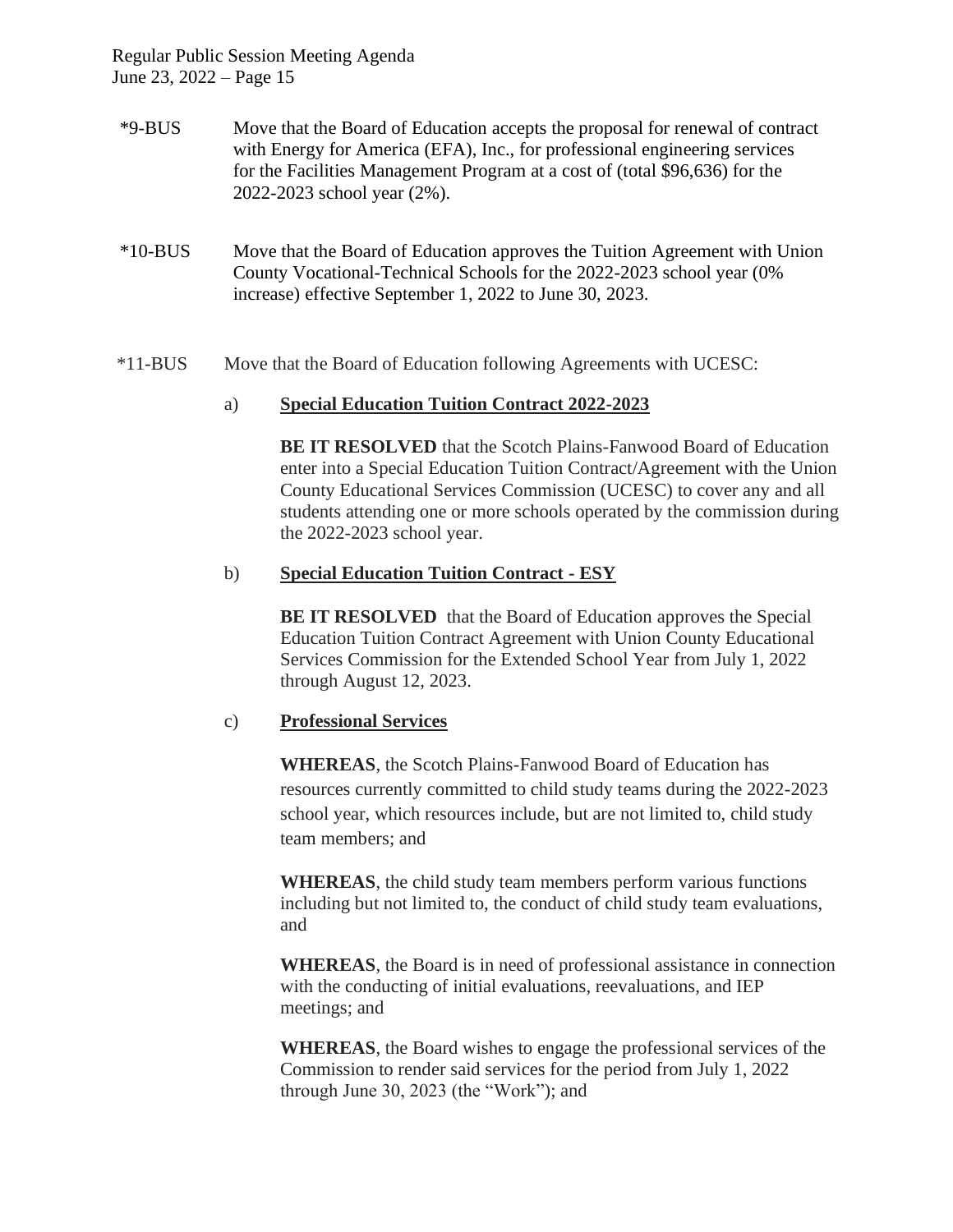**WHEREAS**, the Public Schools Contract Law, N.J.S.A. 18A:18A-1 et seq. does not require professional service contracts to be advertised for bid; and

**WHEREAS**, the Board and the Commission do hereby wish to enter into this Agreement for Professional Services (the "Contract"),

**NOW, THEREFORE**, the Board and the Commission mutually agree to the Scope of Services and the fees for various services as stated in the Agreement.

## d) **Nonpublic School Textbooks**

**WHEREAS** 18A:58-37-1 et seq. as amended by Chapter 121, Laws of 1984, requires that the State and local community purchase and loan textbooks upon individual request to all students enrolled in grades Kindergarten through 12 in nonpublic schools located within the local school district.

**WHEREAS** no board of education is required to expend funds for the purchase and loan of textbooks in excess of the amounts provided in State Aid; and

**WHEREAS** the Union County Educational Services Commission has agreed to handle the purchasing and processing of nonpublic school textbooks for local public school districts for the purpose of greater cost effectiveness through joint purchasing and centralized administration,

**THEREFORE, BE IT RESOLVED** that the Scotch Plains-Fanwood Board of Education enters into an agreement with the Union County Educational Services Commission whereby the Commission will administer a nonpublic textbook program for those eligible students attending nonpublic schools located within Scotch Plains Township and Fanwood Borough for the 2022-2023 school year, in accordance with 18A:58-37.1 et seq; and

**BE IT FURTHER RESOLVED** that the Scotch Plains-Fanwood Board of Education pays a surcharge equal to 10% of the allocation for nonpublic textbooks to cover the Commission's costs for administering the program. The Commission will bill the district for services rendered throughout the 2022-2023 school year. There will be a 10% surcharge on these invoices.

## e) **Nonpublic School Technology**

**WHEREAS**, the New Jersey Nonpublic School Technology Initiative Program has been authorized for Fiscal Year 2022-2023.

**WHEREAS**, funding for the Nonpublic School Technology Initiative Program shall be paid to school districts and allocated for nonpublic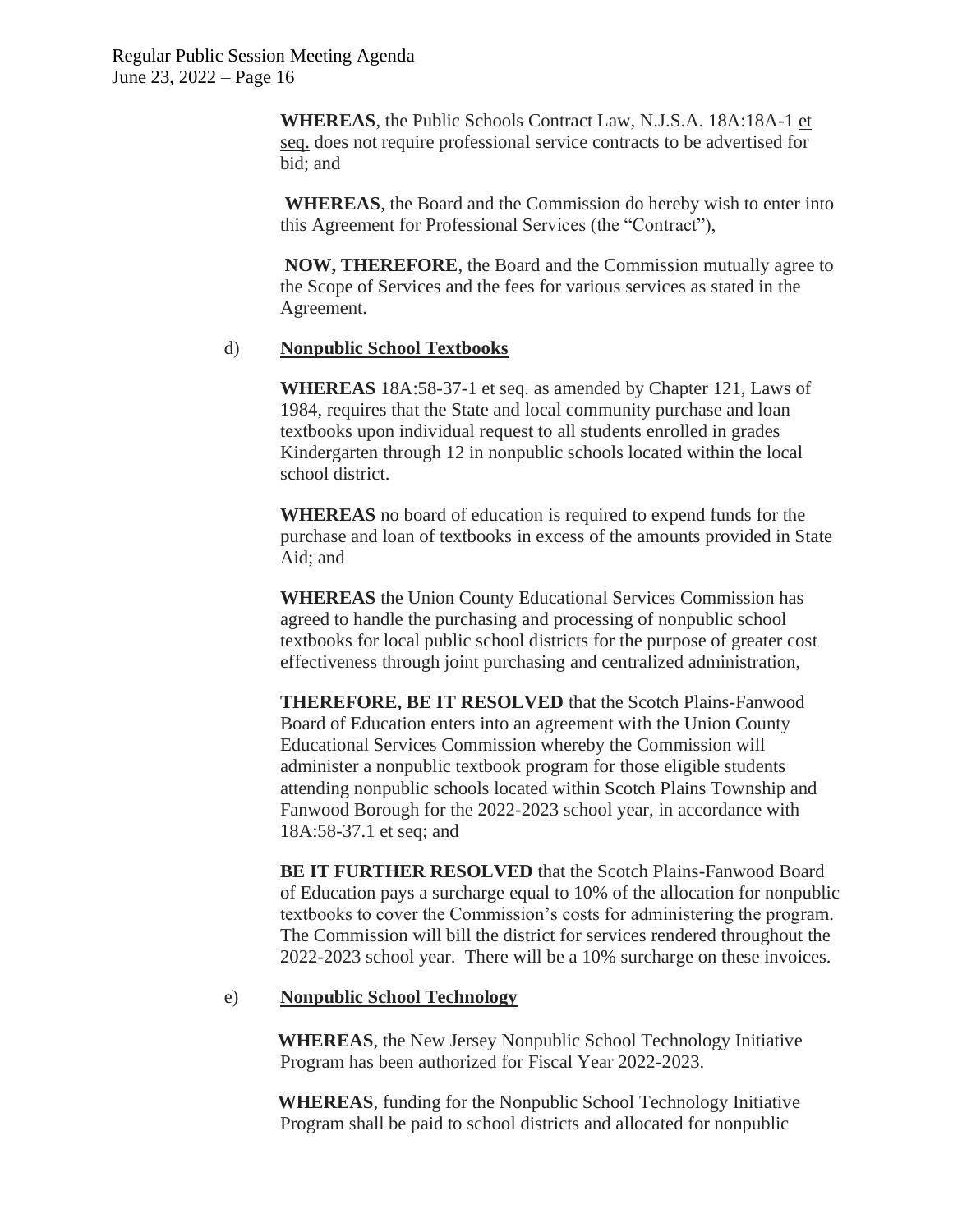> school pupils at the state aid rate per pupil in a manner that is consistent with the provisions of the federal and state constitutions, and

**WHEREAS**, said program requires the Board of Education in each public school district in New Jersey to provide technology to all students attending a nonpublic school located in the public school district, and

**WHEREAS**, it is the responsibility of the chief school administrator of the public school district or designee (UCESC) to confer with the administrator of each participating nonpublic school within the district to advise the nonpublic school of the limit of funds available and to agree upon the technology to be provided to the nonpublic school within the limits of the funds that are available for the nonpublic school, and

**WHEREAS**, it is the responsibility of the public school district to send written verification that conferences were held with each nonpublic school administrator to the County Superintendent, along with a copy of each agreement, and

**WHEREAS**, it shall be the responsibility of each public school district to provide the agreed upon technology which may include equipment, software, professional development and/or maintenance of equipment, and

**WHEREAS**, the Union County Educational Services Commission has agreed to administer the responsibilities associated with this program for the purpose of greater cost effectiveness through joint purchasing and centralized administration,

**NOW, THEREFORE, BE IT RESOLVED** that the Scotch Plains-Fanwood Board of Education enter into an agreement with the Union County Educational Services Commission, whereby the Commission will administer the Nonpublic School Technology Initiative Program for nonpublic schools located within its boundaries for the 2022-2023 school year; and

U.C.E.S.C. will bill the public school district for services rendered to the nonpublic school including a 5% administrative fee. In the event a public school district fails to remit funds to the U.C.E.S.C. within the schedule set forth, the U.C.E.S.C. shall have the right to give notice of discontinued services.

### f) **Chapter 226 Nonpublic School Nursing**

**WHEREAS**, P.L. 1991, Chapter 226, requires that each Board of Education of a district in which a nonpublic school is located shall provide certain nursing services to those students who are enrolled full time in the nonpublic school; and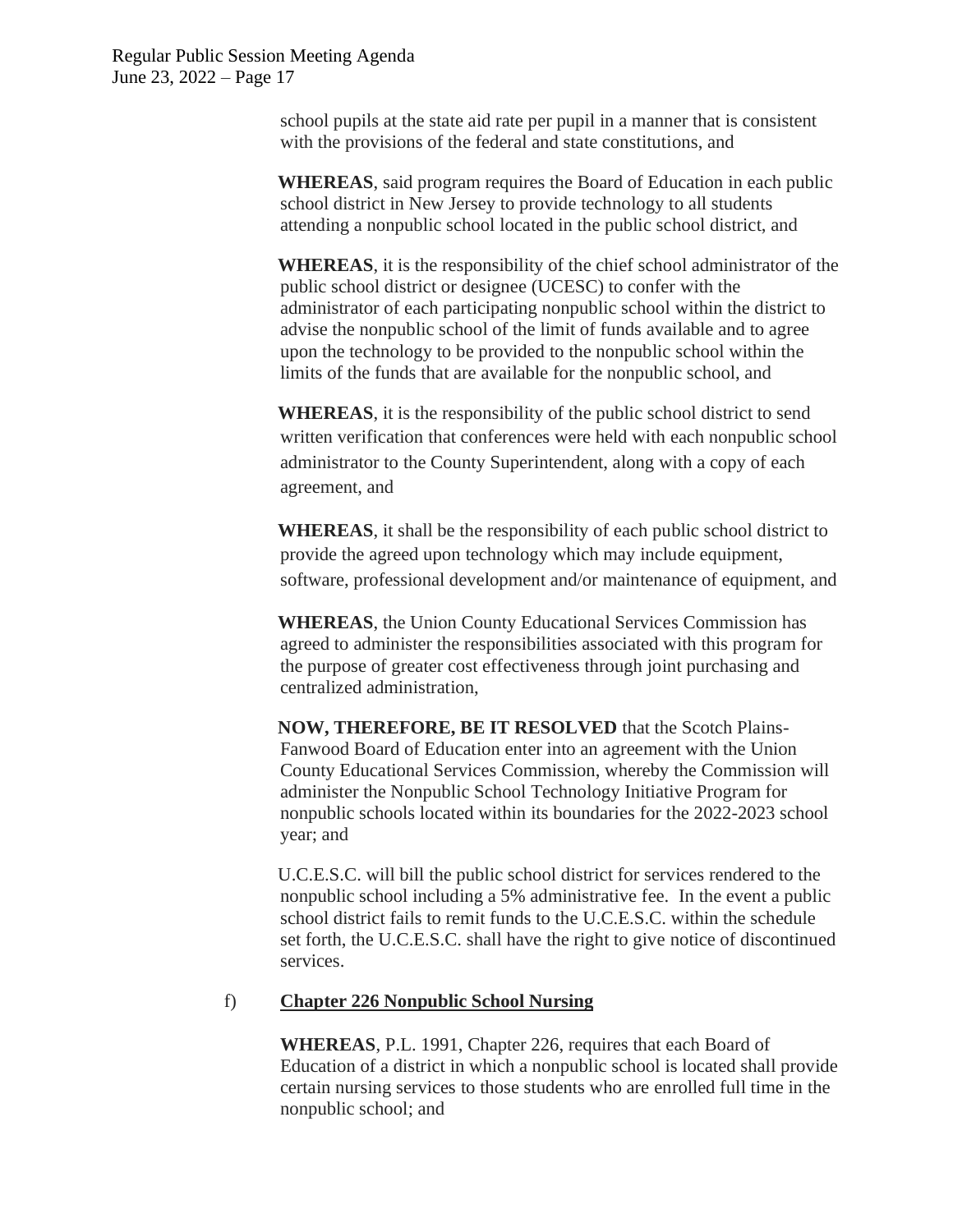**WHEREAS**, the Union county Educational Services Commission has agreed to provide the required nursing services for local public school districts for the purpose of efficient delivery of services and greater cost effectiveness through cooperation and centralized administration;

**THEREFORE, BE IT RESOLVED** that the Scotch Plains-Fanwood Board of Education enters into an agreement with the Union County Educational Services Commission whereby the Commission will implement the law and administer the nonpublic school nursing services program for those full-time students enrolled in the nonpublic school(s) located within Scotch Plains and Fanwood for the 2022-2023 school year, in accordance with applicable law; and,

**BE IT FURTHER RESOLVED** that the Scotch Plains-Fanwood Board of Education will remit payment based on monthly billing statements to the Commission to be billed monthly starting on October 1, 2022 and ending on July 1, 2023. The Commission will retain six percent (6%) of the entitlement as an administrative fee received by the Scotch Plains-Fanwood Board of Education as State aid, per pupil, pursuant to said enactment.

## g) **Nonpublic Security Aid Program Agreement**

**WHEREAS,** A-2689/5754, requires the State and local community purchase of nonpublic security aid program upon individual request to all students enrolled in grades Kindergarten through 12 in nonpublic schools located within the local school district. From the amount appropriated for Nonpublic Security Aid, the Commissioner of Education shall provide State aid to each school within the district identified by the district for security services, equipment, or technology to ensure a safe and secure school environment for nonpublic school students.

**WHEREAS**, the Union County Educational Services Commission has agreed to handle the purchasing and processing of nonpublic school security aid program, security services, equipment, or technology for local public school districts for the purpose of greater cost effectiveness through joint purchasing and centralized administration,

**THEREFORE, BE IT RESOLVED**, that the Scotch Plains-Fanwood Board of Education enters into an agreement with the Union County Educational Services Commission whereby the Commission will administer a nonpublic security aid program for those eligible students attending nonpublic schools located within Scotch Plains and Fanwood for the 2022-2023 school year, in accordance with A-2689/5754; and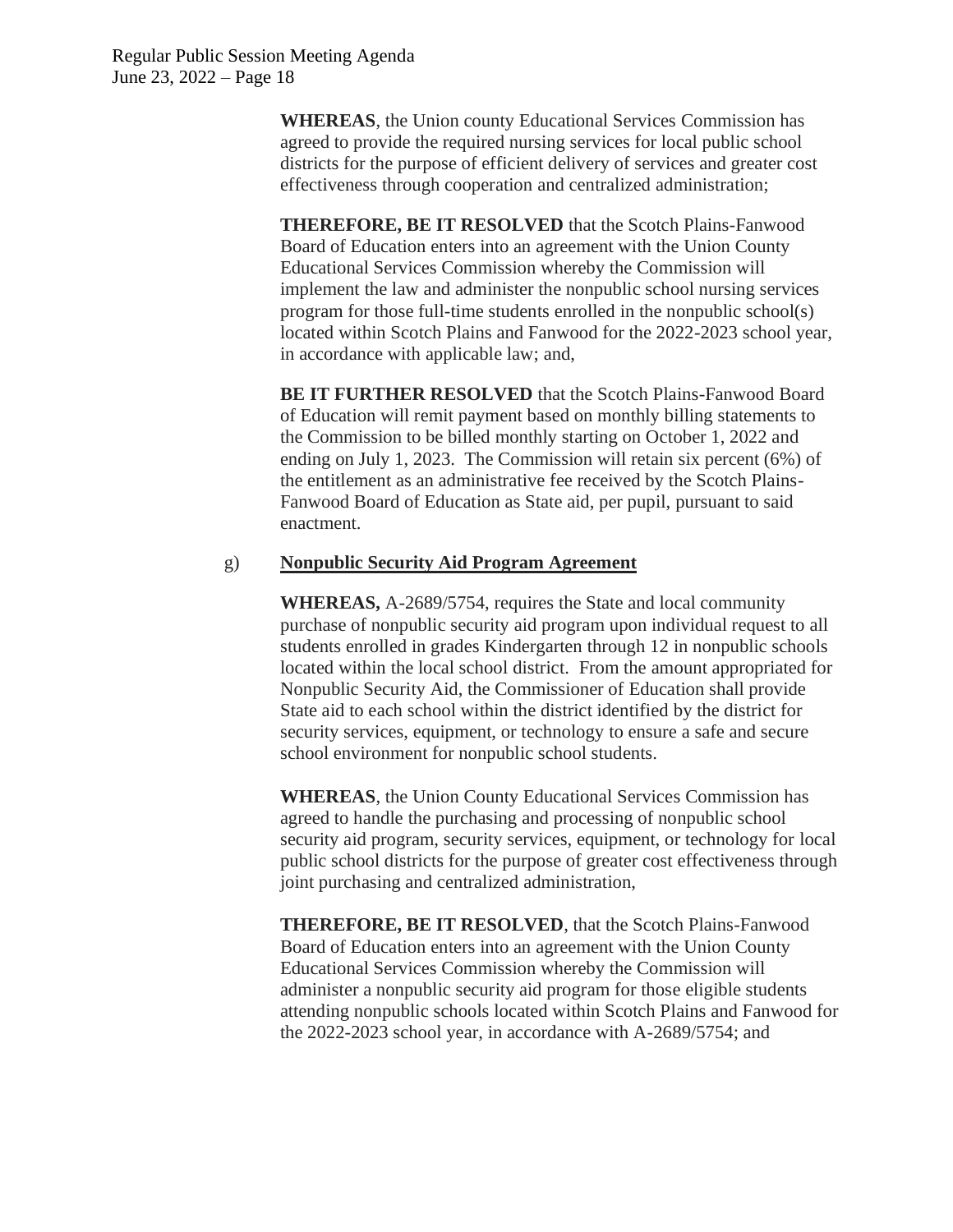**BE IT FURTHER RESOLVED**, that the Scotch Plains-Fanwood Board of Education pays a surcharge equal to 12% of the allocation for nonpublic school security to cover the Commission's costs for administering the program. The Commission will bill the district for services rendered throughout the 2022-2023 school year. There will be a 12% surcharge on these invoices.

# h) **Nonpublic IDEA-B**

**WHEREAS**, the Scotch Plains-Fanwood Board of Education enters into a contract with the Union County Educational Services Commission to administer the district's Nonpublic School Individuals with Disabilities Education Act-B Initiative (IDEA-B) funds Basic pursuant to the requirements of the Individuals with Disabilities Education Act and Grant Application on behalf of the Scotch Plains-Fanwood Board of Education, effective July 1, 2022 until June 30, 2023; and

**WHEREAS,** the Board agrees to pay the Commission for services provided in accordance with rates specified in Schedule A; and

**WHEREAS,** billing shall commence in October and shall continue until the funds are depleted.

**NOW, THEREFORE**, it is understood that the Commission will provide services for all of the eligible Nonpublic schools identified by the district's grant application.

## i) **Chapters 192-193 Services**

**WHEREAS**, N.J.S.A. 18A:46-6, 8, 19.1, et seq. (Laws of 1977, Chapter 193); N.J.S.A. 18A:46A-1 et seq. (Laws of 1977, Chapter 192) require that the State and local community identify and provide auxiliary and handicapped services for students who attend nonpublic schools; and

**WHEREAS**, the cost of providing these services is funded entirely by the State of New Jersey; and,

**WHEREAS**, the Union County Educational Services Commission has agreed to provide these services to eligible students who attend non-public schools in Scotch Plains-Fanwood Board of Education;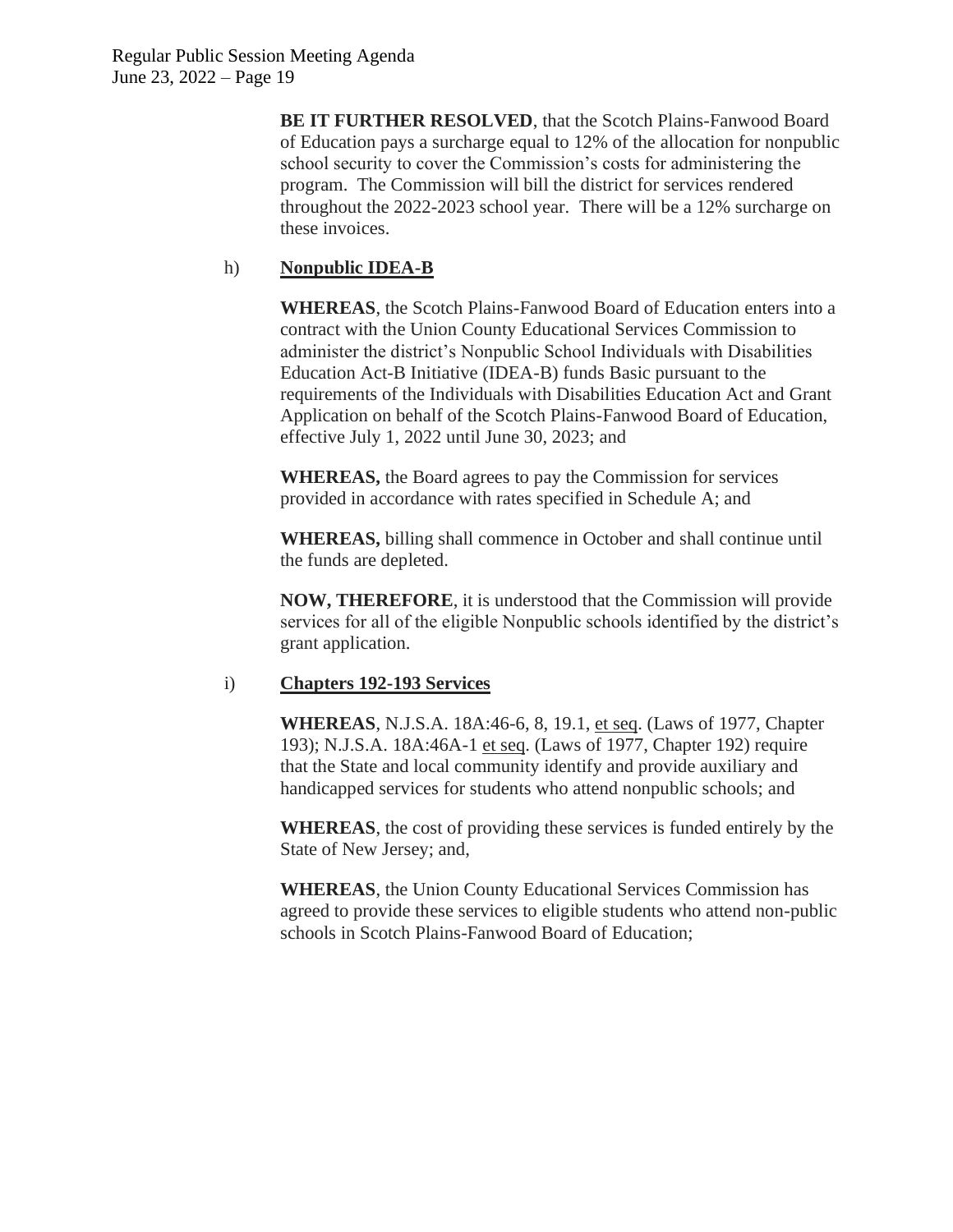**THEREFORE, BE IT RESOLVED**, that the Scotch Plains-Fanwood Board of Education enter into an agreement with the Union County Educational Services Commission whereby the Commission will provide services during the 2022-2023 for those students who attend nonpublic schools in Scotch Plains Township and Fanwood Borough pursuant to N.J.S.A. 18A:46-19.7 and N.J.S.A. 18A:46A-7; and,

**BE IT FURTHER RESOLVED**, that projected cost will be based on the most recent notification of the Department of Education, Division of Finance and Regulatory Services setting forth anticipated aid to the Public School District pursuant to N.J.S.A. 18A:46A-12 and N.J.S.A. 18A46- 19.8.

Invoices shall begin in October and continue for nine (9) successive months based on eligible students. The cost of services provided by the Union County Educational Services Commission shall not exceed the funds provided by the State.

\*12-BUS Move that the Board of Education retains Donald J. Dietrich under contract as an Independent Consultant to assist the district in working with all erate issues for funding years through 2022 including areas of telecommunications, internet services, internal connections and maintenance, and also assisting in compliance issues and forms preparation as required for a fee not to exceed \$5,000. (0% increase)

\*13-BUS Move that the Board of Education reappoints Arthur J. Gallagher Risk Management Services, Inc./Daniel Regan, Area Executive Vice President, as the Insurance Risk Manager for the District during the 2022-2023 school year as an Extraordinary Unspecified Service (EUS).

\*14-BUS Move that the Board of Education reappoints Centric Benefits Consulting/Edward Gunther as the Employee Benefit Agent for the district during the 2022-2023 school year as an Extraordinary Unspecified Services (EUS).

\*15-BUS Move that the Board of Education appoints the Potter Architects, 410 Colonial Avenue, Union, NJ 07083 as Architect of Record for the 2022-2023 school year. Fees will be established based on projects

\*16-BUS Move that the Board of Education reappoints Phoenix Advisors, LLC as the Bond Counsel and Independent Registered Municipal Advisor (IRMA) firm to provide specialized legal services and planning strategy and structure, coordinate financing process, execute financing as necessary in connection with the authorization and the issuance of bonds or notes by the Board of Education; fee is \$4,100 for the 2022-2023 school year (2.5% increase).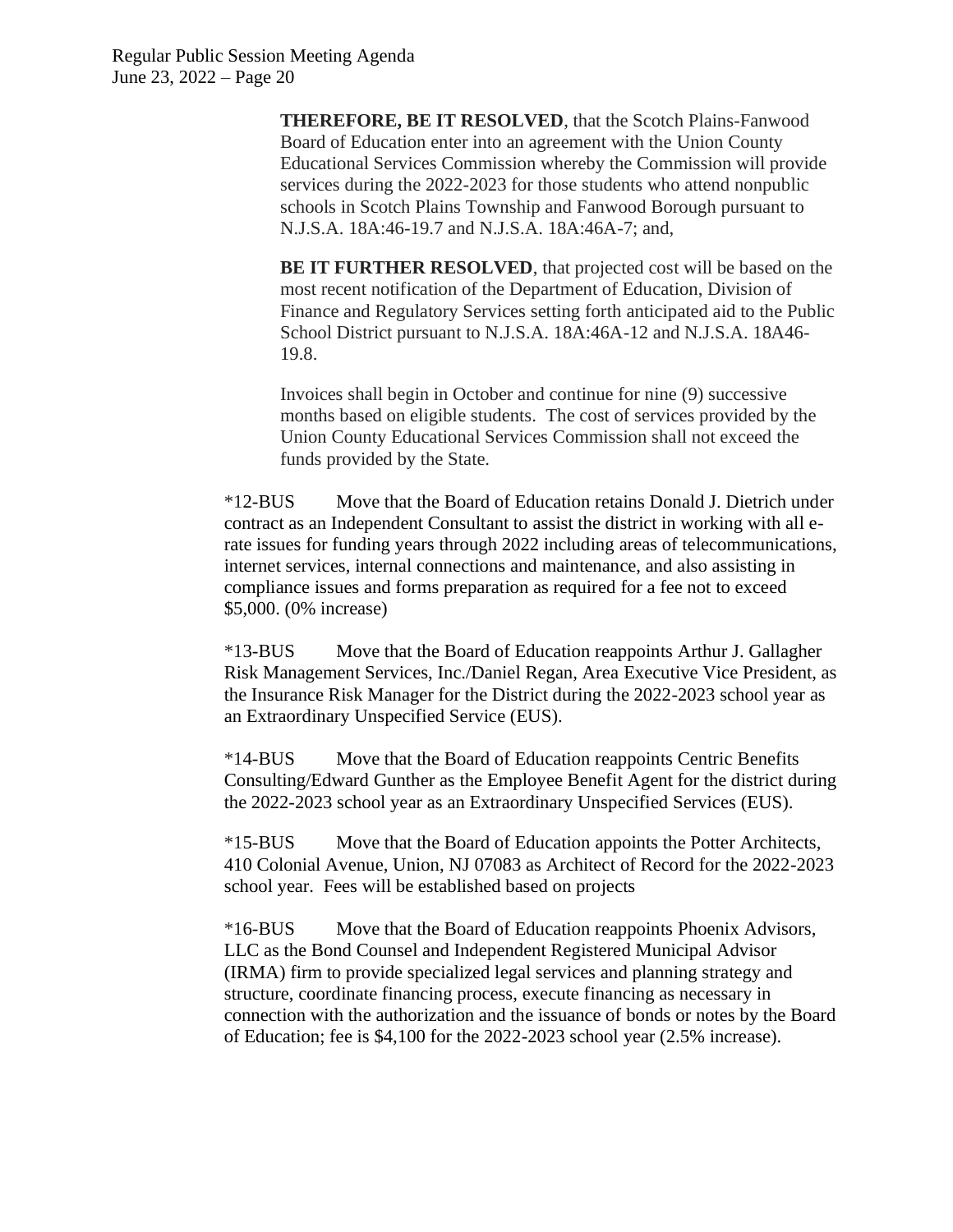\*17-BUS **WHEREAS,** there exists a need for negotiating services, and,

**WHEREAS**, the Public School Contracts Law (NJSA 18A:18A-1 et seq) requires that the Resolution authorizing the award of contracts for "Professional Services" without competitive bids must be adopted publicly,

**NOW THEREFORE BE IT RESOLVED** by the Scotch Plains-Fanwood Board of education as follows: 1. The President and Board Secretary are hereby directed to execute an agreement with Florio Perrucci Steinhardt Cappelli Tipton & Taylor, LLC for Lester Taylor, Esq. to serve as Legal Counsel the 2022-2023 school year at the rate of \$175 per hour with an estimated annual consulting fee of \$30,000.

- \*18-BUS Move that the Board of Education appoints Richard Barre as Treasurer of School Monies for the 2022-2023 school year for an annual fee of \$9,900 (3.1%) increase). This contract is awarded without competitive bidding as a "Professional Service" under the provisions of the Public School Contracts Law.
- \*19-BUS Move that the Board of Education approves the agreement with Scarinci Hollenbeck LLC for Nathanya G. Simon, Esq. to serve as Legal Counsel for Special Education and other matters as assigned per the same terms of current retainer and rate will be \$170.00 per hour, from July 1, 2022 through June 30, 2023 at an estimated annual cost of \$25,000 (0% increase). This contract is awarded without competitive bidding as a "Professional Service" under the provisions of the Public School Contracts Law.
- \*20-BUS Move that the Board of Education approves the agreement with The Busch Law Group for Douglas Silvestro, Esq. to serve as Legal Counsel for the Board of Education, Special Education, Labor, and other matters as assigned per the same terms and rates of current retainer, \$167.00 per hour, from July 1, 2022 through June 30, 2023 at an estimated annual cost of \$75,000 (0% increase). This contract is awarded without competitive bidding as a "Professional Service" under the provisions of the Public School Contracts Law.
- \*21-BUS Move that the Board of Education will utilize the Atlantic Health Systems, Urgent and Specialty Care, located at 140 Central Avenue, Clark, NJ 07066 used primarily, but not exclusively, for the following services at an estimated cost of \$14,000.

New Employee Physicals CDL Physicals Hepatitis B Titers & Vaccines Drug Screens with MRO Services PPD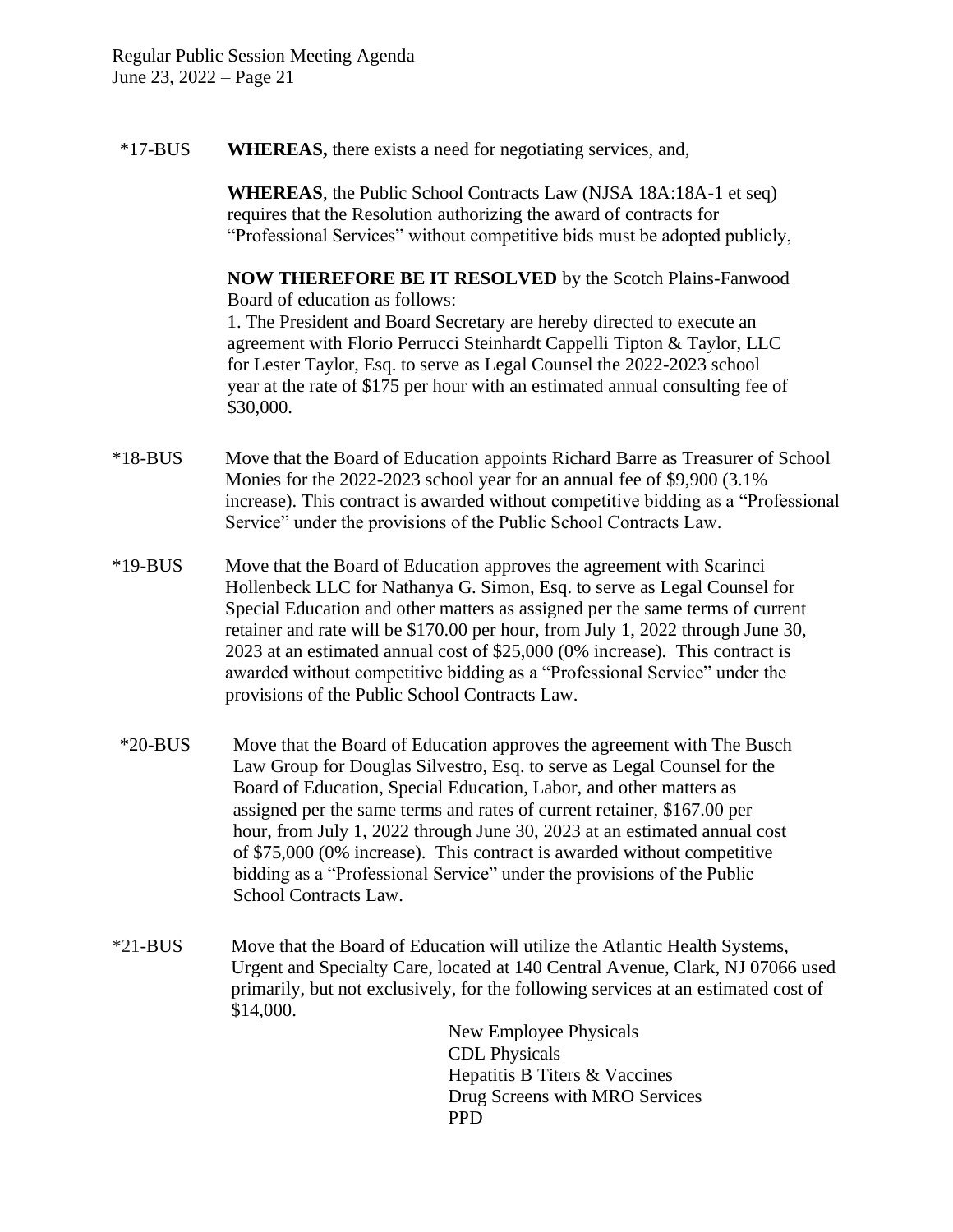- \*22-BUS Move that the Board of Education approves the retainer agreement with Dr. Susan Kaye of Atlantic Health System (AHS) Hospital Corp./Overlook Medical Center to serve as School Physician for consultation services from July 1, 2022 through June 30, 2023 at an annual cost not to exceed \$34,000. This contract is awarded without competitive bidding as a "Professional Service" under the provisions of the Public School Contracts Law.
- \*23-BUS Move that the Board of Education approves the Saint Barnabas Medical Center – the Matthew J. Morahan III Health Assessment Center for Athletes to support the High School as the on-site team physician for up to four home games at the rate of up to \$250 per game plus a 10% administrative fee of \$100, totaling \$1,100.
- \*24-BUS Move that the Board of Education approves Rutgers Biomedical and Health Sciences (RBHS) - University Behavioral Health Care (UBHC) for a Clinician to provide therapeutic services to students and families, who are referred by district personnel for the period from July 1, 2022 through June 30, 2023 at the cost of \$. Funding will be under the ESSER II Grant, and as a Shared Service, bidding is not required.
- \*25-BUS Move that the Board of Education approves the listing of athletic official fees for 2022-2023 as attached.
- \*26-BUS Move that the Board of Education approves the submission of the Federal IDEA and ESEA Grants in the following amounts:

| <b>IDEA</b> Basic Grant (includes non-public dollars) | \$1,396,632 |
|-------------------------------------------------------|-------------|
| <b>IDEA</b> Preschool Grant                           | 64,409      |
| <b>ESEA Title I-A</b>                                 | 119,738     |
| ESEA Title II-A (includes non-public dollars)         | 71,363      |
| <b>ESEA Title III</b>                                 | 14,892      |
| Title IV-A (includes non-public dollars)              | 10,000      |
| <b>Total</b>                                          | \$1,677,034 |

- \*27-BUS Move that the Board of Education approves the PowerSchool quote in the amount of \$58,859 for PowerSchool SIS maintenance and support, hosting services, and digital document delivery effective July 1, 2022 through June 30, 2023.
- \*28-BUS Move that the Board of Education approves the Blackboard renewal quote in the amount of \$16,272.20 for website and content management system effective July 1, 2022 through June 30, 2023.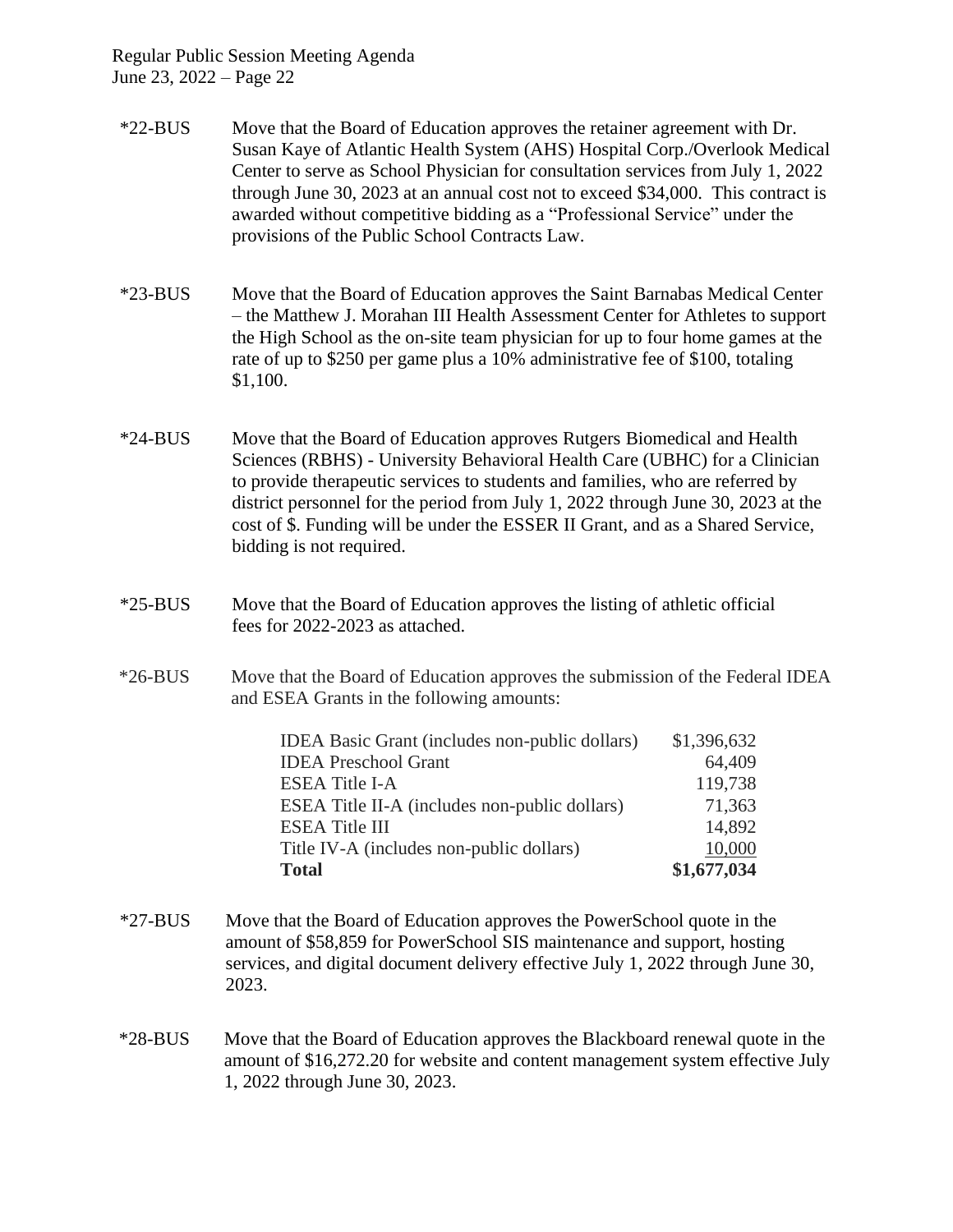- \*29-BUS Move that the Board of Education approves the Swift renewal quote in the amount of \$10,268.79 SwiftK12 for PowerSchool Messaging for one year effective July 1, 2022 through June 30, 2023.
- \*30-BUS Move that the Board of Education approves the 2022-2023 WeatherWorks Renewal Agreement in the amount of \$2,025 for our weather alerts.
- \*31-BUS Move that the Board of Education approves the retainer agreement for Schenck Price Smith and King LLP to assist with a specific legal matter at the rate of \$180 per hour for 2022-2023 at an estimated total cost of \$10,000. This contract is awarded without competitive bidding as a "Professional Service" under the provisions of the Public School Contracts Law.
- \*32-BUS Move that the Board of Education approves the release of Capital Reserve Funds for the furnishment and installation of various air conditioning and heating projects in the district by Kelin Air Conditioning and Heating for in the amount of \$700,000.
- \*33-BUS Move that the Board of Education approves the 2022-2023 Ed Data Services, Inc. award letters for the following categories:

| Category                           | <b>Total</b> |
|------------------------------------|--------------|
| <b>General Classroom Supplies</b>  | \$48,870.87  |
| Fine Art Supplies                  | 418.17       |
| <b>Health and Trainer Supplies</b> | 12,760.03    |
| <b>Library Supplies</b>            | 581.17       |
| <b>Math Supplies</b>               | 270.85       |
| <b>Office/Computer Supplies</b>    | 3,454.03     |
| <b>Physical Education Supplies</b> | 7,892.26     |
| <b>Special Needs</b>               | 1,474.58     |
| <b>Teaching Aids</b>               | 5,909.10     |
| <b>World Languages</b>             | 125.38       |

\*34-BUS Move that the Board of Education approves the following resolution of the Scotch Plains-Fanwood Board of Education approving the Memorandum of Understanding with the Scotch Plains-Fanwood Education Association:

**WHEREAS,** the Scotch Plains Fanwood Board of Education (the "Board") and the Scotch Plains Fanwood Education Association (the "Association") are parties to a collective bargaining agreement, which is set to expire on June 30, 2022; and

**WHEREAS,** the Board and the Association have been engaged in negotiations regarding a successor agreement to cover the term of July 1, 2022 through June 30, 2027 (the "CBA"); and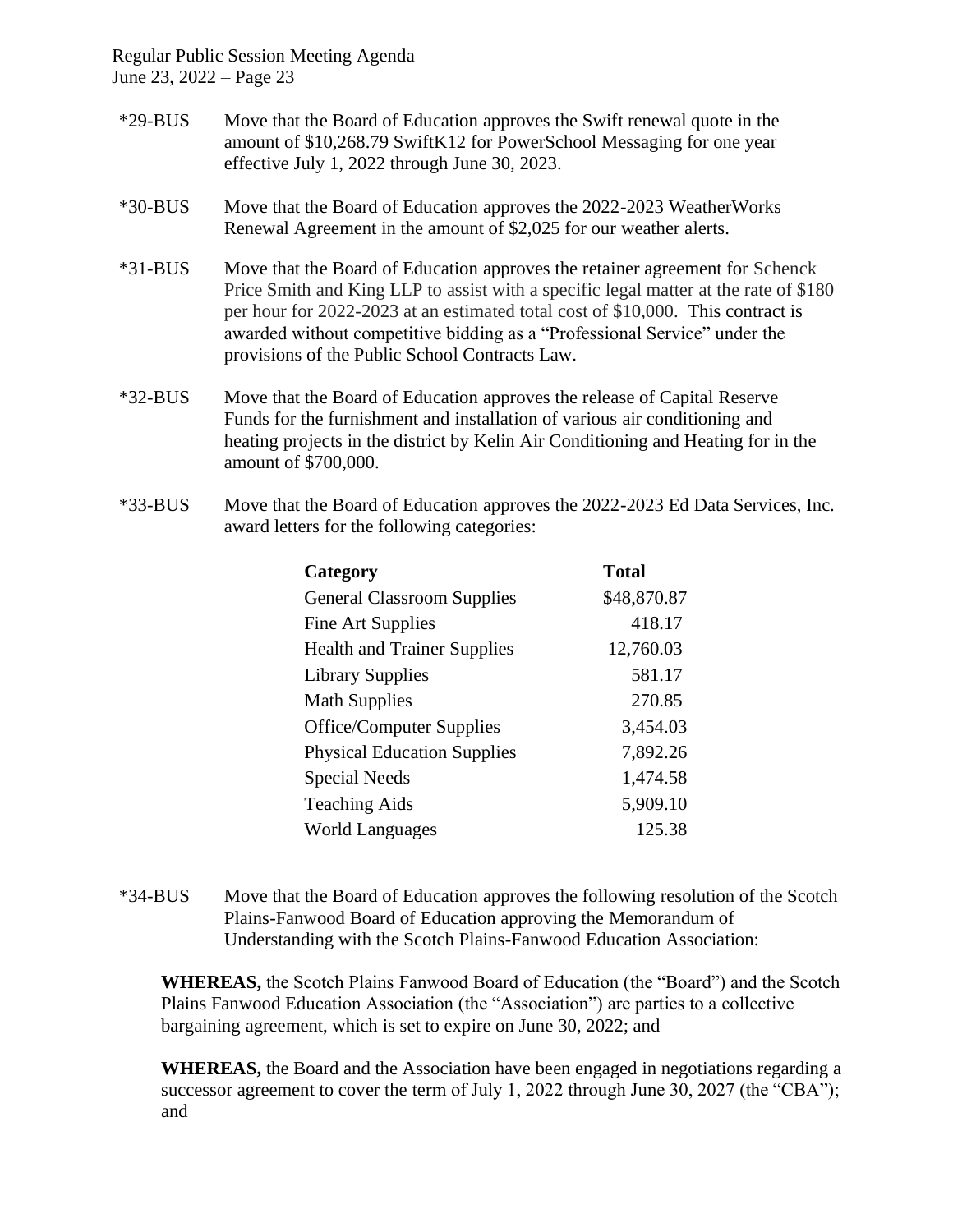**WHEREAS,** the Association and the Board's negotiations committee have agreed in principle to a memorandum of understanding (the "MOU") reflecting the new CBA;

**WHEREAS,** the Association has ratified the MOU among its full membership;

**NOW THEREFORE BE IT RESOLVED,** that the Board hereby approves the attached MOU; and

**BE IT FURTHER RESOLVED,** that the Board's negotiations committee will promptly engage in efforts to produce a new CBA based upon the agreements contained in the MOU.

# **PROCEDURAL**

| $*1-BUS$ | Move that the Board of Education authorizes the Business Administrator<br>to process additional invoices for payment for the current fiscal year with<br>Board confirmation at the next regular meeting, and that the Business<br>Administrator is authorized to process invoices for July with Board<br>confirmation at the August meeting. |
|----------|----------------------------------------------------------------------------------------------------------------------------------------------------------------------------------------------------------------------------------------------------------------------------------------------------------------------------------------------|
| $*2-BUS$ | Move that the Board of Education approves that the Board of Education,<br>to the extent consistent with State Law, Policies and By-Laws of the<br>Board, will be guided by "Roberts Rules of Order".                                                                                                                                         |
| $*3-BUS$ | Move that the Board of Education authorizes the use of the Uniform<br>Minimum Chart of Accounts for New Jersey Public Schools for the<br>2022-2023 school year.                                                                                                                                                                              |
| $*4-BUS$ | Move that the Board of Education approves the collection and<br>maintenance of student records in the authorized categories and will<br>regulate access, pursuant to NJAC Title 6A:32-7, to insure the<br>educational welfare of the students of this district.                                                                              |
| $*5-BUS$ | Move that the Board of Education authorizes the Superintendent or<br>designee to approve such line item budget transfers as are necessary<br>between Board of Education meetings, and such transfers shall be<br>reported to the Board of Education, ratified and duly recorded in the<br>minutes of the next regular meeting.               |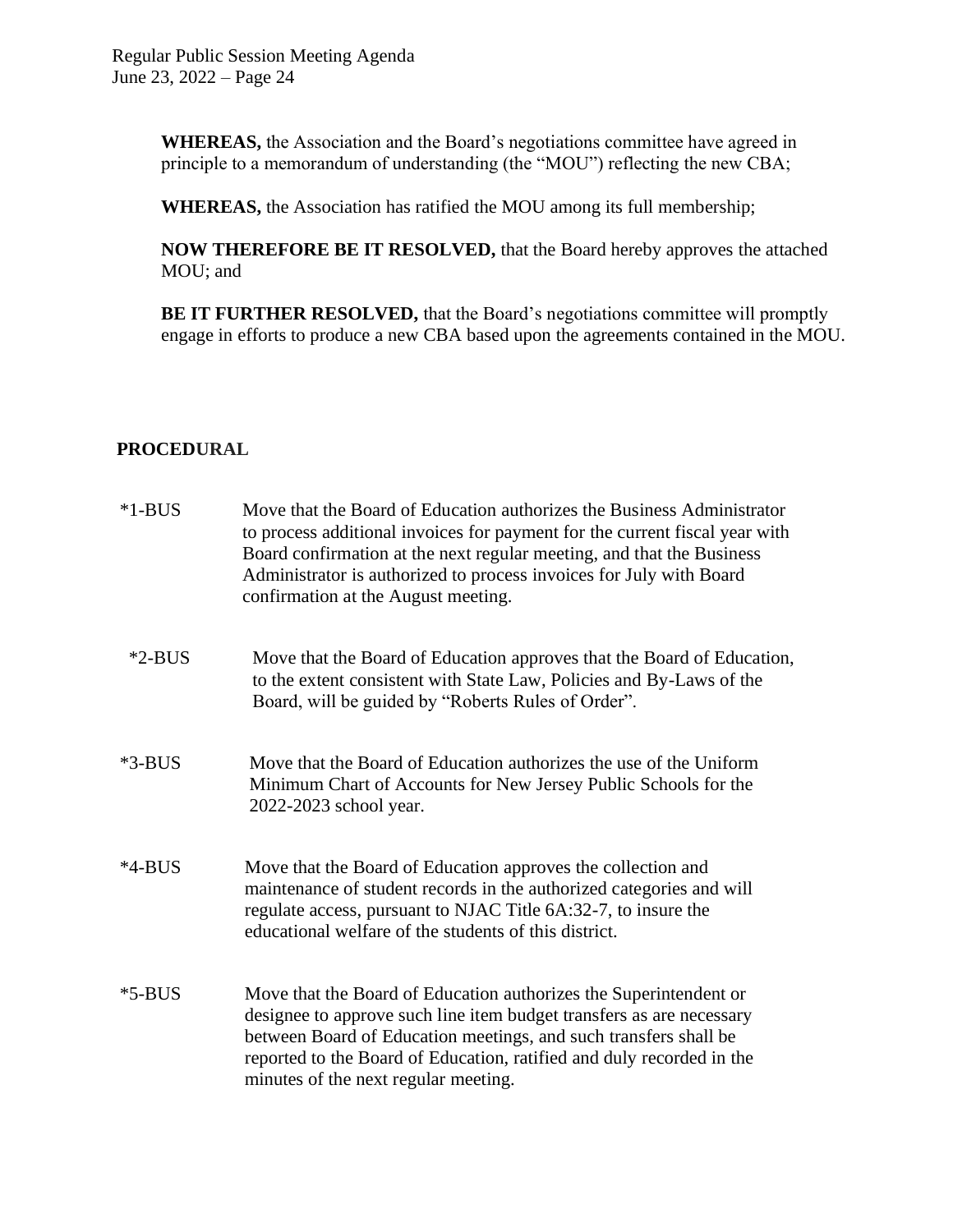- \*6-BUS Move that the Board of Education authorizes the Board Secretary to establish the following imprest petty cash fund account for the period of July 1, 2022 through June 30, 2023 in accordance with NJSA 18A:19-13. Amount of fund to be set at \$1,000 with no individual expenditure to exceed \$150.
- \*7-BUS Move that the Board of Education approves the following 403(b) tax shelter annuity brokers:
	- · Equitable Advisors
	- Cetera Investors
	- · Orion Portfolio Solutions
	- · Lincoln Financial
	- · Lincoln Investment Planning, Inc.
	- · AIG Retirement Services
	- · Fidelity
- \*8-BUS Move that the Board of Education approves the following 457 tax shelter annuity brokers:
	- · Equitable Advisors
	- · Orion Portfolio Solutions
	- · Metlife Insurance Co.
- \*9-BUS Move that the Board of Education approves the continuation of a mandatory direct deposit program in accordance with N.J.S.A. 52:14-15h and adopts a resolution that TD Bank will be the banking institution handling the direct deposit process.
- 10-BUS Removed
- \*11-BUS Move that the Board of Education re-adopts all current written policies, bylaws and rules/regulations in the official Policy Manual of the Scotch Plains-Fanwood School District for the period from July 1, 2022 until June 30, 2023 unless modified by the Board of Education in accordance with those applicable policies, by-laws and rules/regulations.
- 12-BUS Removed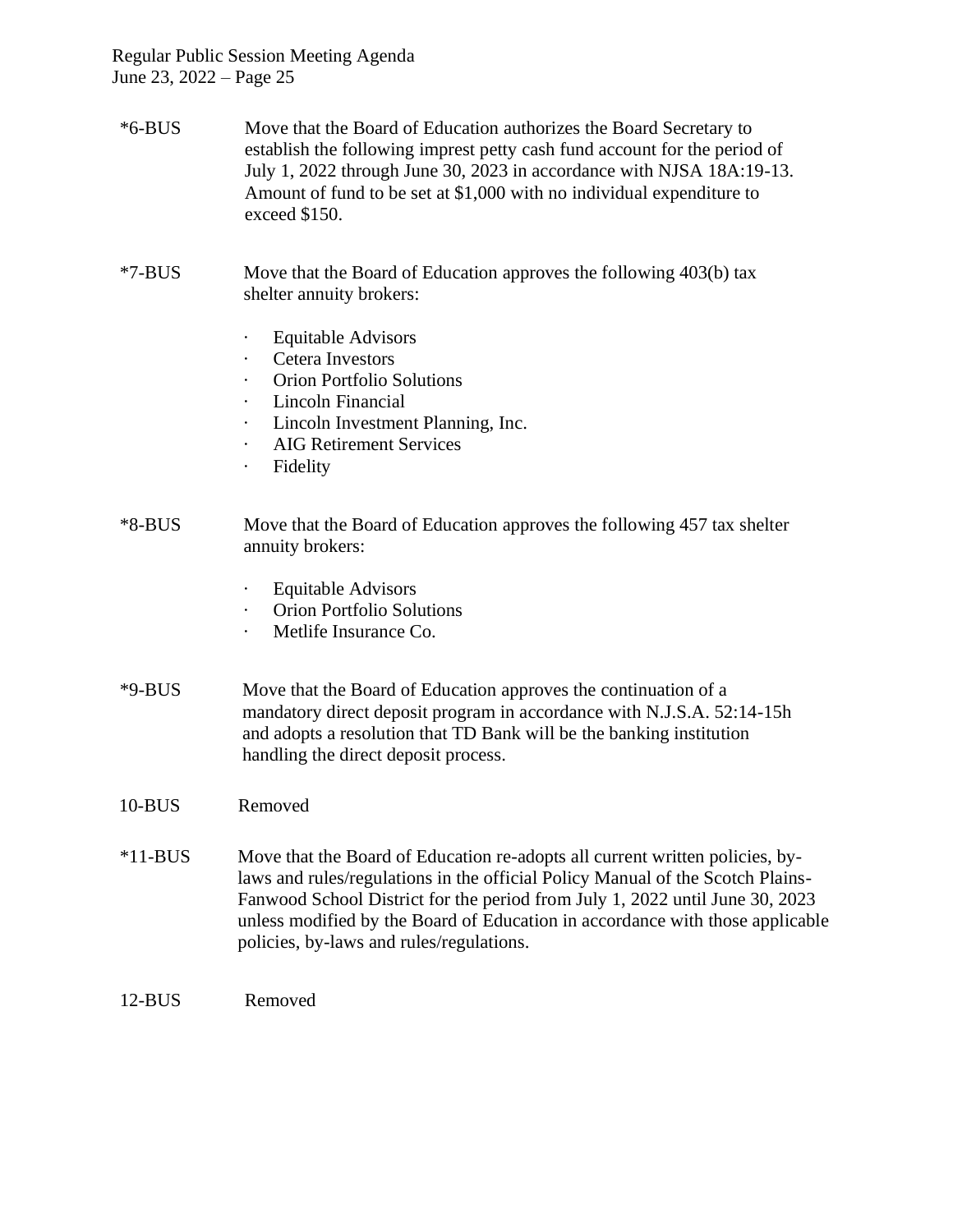## **BOARD POLICIES**

#### **NEW BOARD BUSINESS**

## **OTHER BOARD BUSINESS**

## 1-OBB Liaison Reports

- Affordable Housing
- Garden State Coalition (GSCS)
- Municipal Alliance Committee (MAC)
- NJ School Boards Association
- PTA Council
- Presidents Council Meeting
- SEPAG
- SP-F Shared Services
- Truth, Racial Healing, and Transformation (TRHT)
- Union Co. Educational Services Commission (UCESC)
- Union Co. School Boards Assoc.

2-OBB Request to Attend Workshops

### \***APPROVAL OF MINUTES**

MOTION: Move that the Board of Education approve the minutes listed below:

- 1. May 10, 2022 Open Agenda Meeting Executive Session
- 2. May 10, 2022 Open Agenda Meeting
- 3. May 19, 2022 Regular Board Meeting Executive Session
- 4. May 19, 2022 Regular Board Meeting